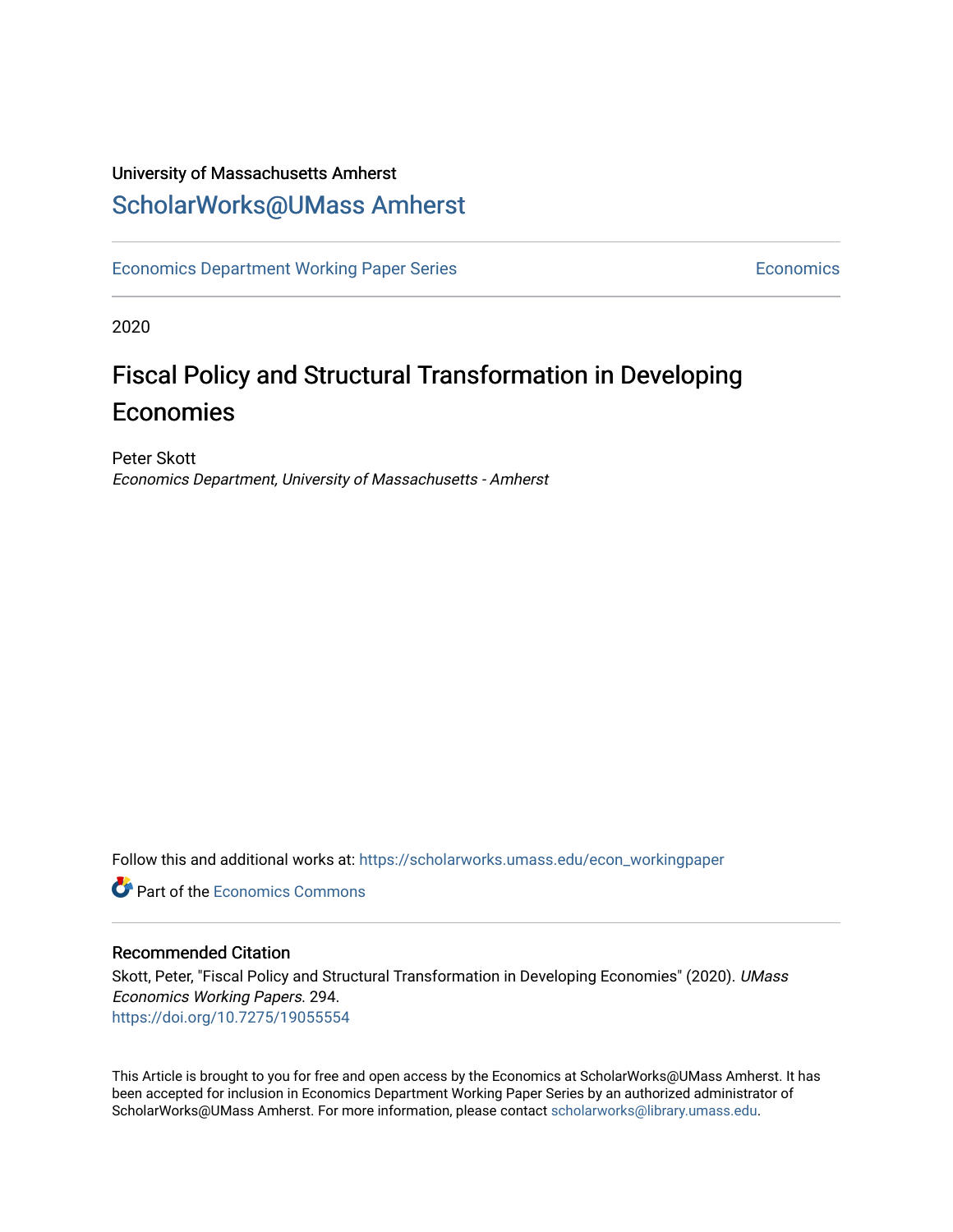# Fiscal policy and structural transformation in developing economies

Peter Skott<sup>†</sup>

August 20, 2020

#### Abstract

Developing economies with high levels of open or hidden unemployment face structural transformation problems. Unlike in mature economies there are no structural aggregate demand problems, and sustained aggregate demand stimulus can lead to a profit squeeze in the modern sector and deindustrialization. Adaptations of 'functional finance' to developing economies should aim to stabilize the level and composition of demand at values that are consistent with a target rate of growth of the modern sector. Populist temptations, however, may lead to deindustrialization.

EL codes: E62, O11, O23 Key words: Sectoral transformation, Dutch disease, functional finance

Early versions of this paper have been presented in workshops and seminars at the Federal University of Rio de Janeiro, the Federal University of Minas Gerais, University of Sao Paulo, the Instituto de Pesquisa Econômica Aplicada (IPEA); at the Eastern Economic Association Meetings 2020, a conference in honor of Amit Bhaduri at the University of Massachusetts, and a conference on 'Economic Growth and Income Distribution' at Kyoto University. I thank participants in these events for helpful comments. I have also benefited greatly from conversations with Adam Aboobaker, Esra Ugurlu and Guilherme Klein Martins.

<sup>&</sup>lt;sup>†</sup>University of Massachusetts Amherst and Aalborg University. Mailing address: Department of Economics, University of Massachusetts Amherst, Crotty Hall, 412 N. Pleasant St., Amherst, MA 01002. Email: pskott@econs.umass.edu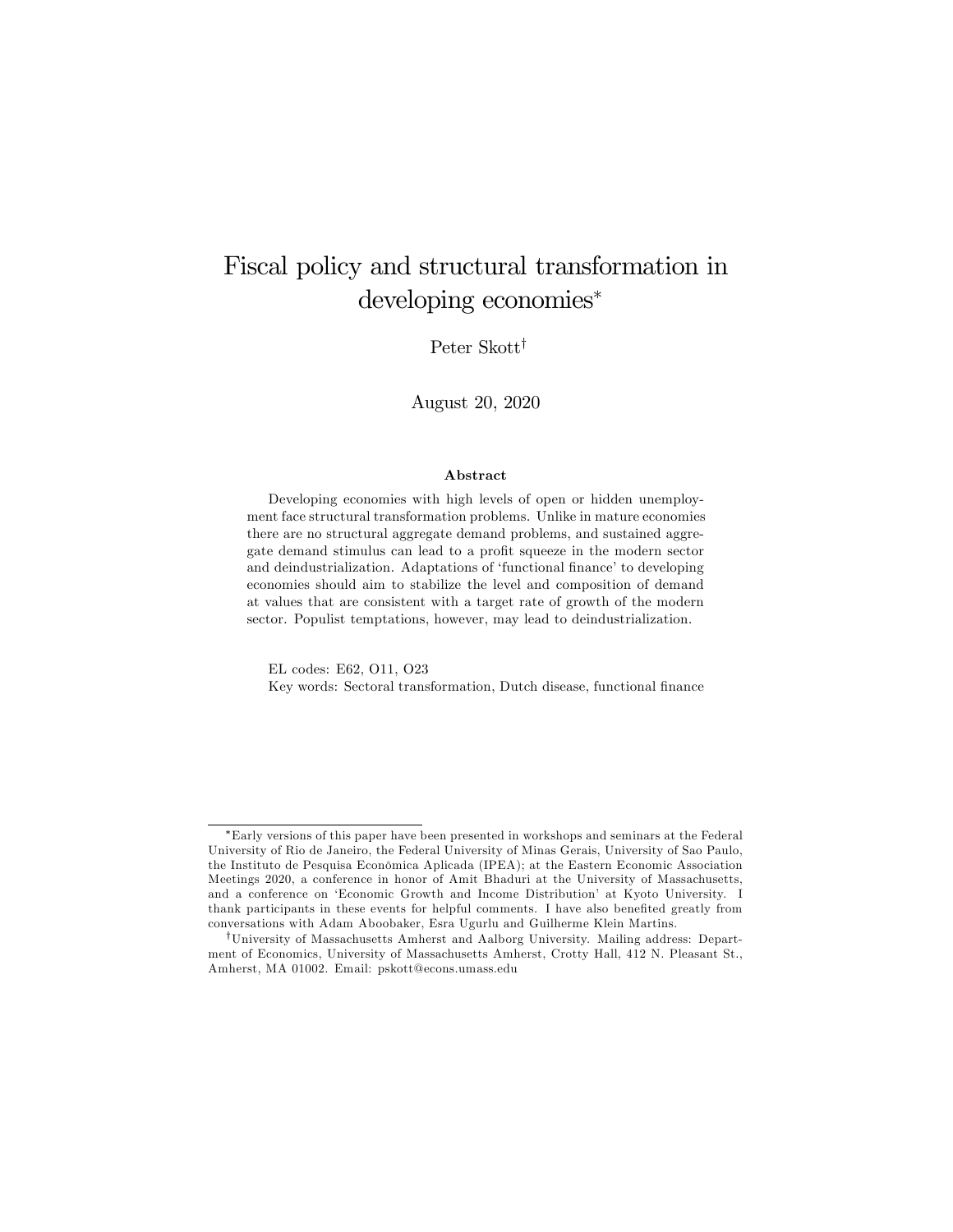#### 1 Introduction

The DSGE orthodoxy along with most of the endogenous growth theory explain long-run growth almost exclusively by the supply side. Aggregate demand policy has a limited role and mainly comes into play via tax distortions and adverse supply-side effects. Dominant schools within the (post-) Keynesian tradition have gone to the opposite extreme. Aggregate demand is seen as the driver of economic growth, and supply-side constraints have been dismissed as largely irrelevant.<sup>1</sup> Like their mainstream counterparts, post-Keynesian economists have applied their models to both developing and advanced economies.

This paper adopts a different perspective. Both the demand and supply sides are important for long-run growth and, even as a first approximation, a distinction must be made between 'mature' and 'dual' economies. Labor is a binding supply-side constraint on long-run growth in mature economies, but unemployment data can be misleading. According to the World Bank, in 2019 the unemployment rates in India and France were 2.6 and 9.1 percent, respectively.<sup>2</sup> These figures suggest that if aggregate demand were to expand rapidly, India would experience labor shortages sooner than France. The Indian unemployment rate does not, however, tell us much about the extent of un- and underemployment. For all its shortcomings, the French rate provides a much more reliable picture of the degree of slack in the labor market.

France does not have full employment, but an economy need not have full employment in order to be mature.<sup>3</sup> Economies are mature, and labor becomes a relevant constraint on the medium- and long-run growth rate, if attempts to raise the growth rate significantly through aggressive aggregate demand policies would generate labor shortages and inflation within a relatively short period. By this criterion the French, Japanese and US economies are labor constrained: o¢ cial unemployment rates may be misleading, but even taking into account discouraged workers, Chinese-style annual growth rates of ten percent could not be maintained for more than a couple of years; immigration could alleviate impending labor shortages, but political constraints block this option.

Most developing countries, by contrast, have dual economies with large amounts of hidden unemployment and underemployment. India may experience shortages of some types of skilled workers, but underemployment, learning by doing and the potential for technological catch-up imply that growth rates of ten percent a year could be maintained for many years without a general labor shortage. The supply-side constraints on the modern sector come from a combination of low stocks of private fixed capital, inadequate public infrastructure and shortages of human capital. The precise form of the capital constraint differs across countries, and the details are crucial in the formulation of con-

<sup>&</sup>lt;sup>1</sup> See e.g. Lavoie  $(2014, p. 360)$  and Hein  $(2014, p. 181)$ . Blecker and Setterfield  $(2019)$ provide a recent survey and discussion of different strands of heterodox macroeconomics and the debates between them.

<sup>2</sup> https://data.worldbank.org/indicator/SL.UEM.TOTL.ZS?locations=FR-IN

 $3$ The level of 'full employment' is ill-defined in economies with employment hysteresis. Employment hysteresis does not, however, eliminate constraints on the long-run growth rate of employment.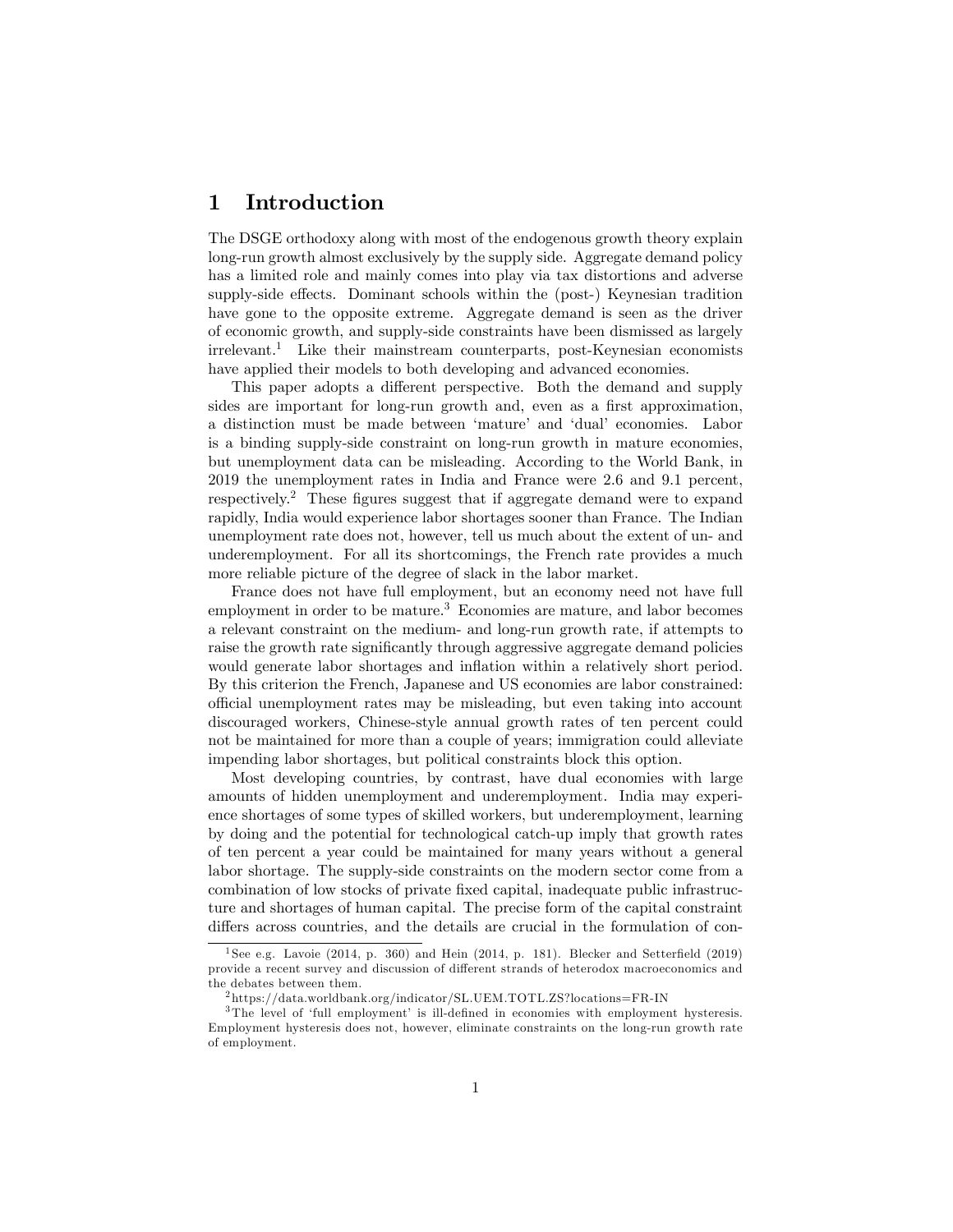crete development policies. For the purposes of this paper, however, the point is simply that current resources must be invested in order to expand the modern sector.

The supply side interacts with the demand side. Mature economies may suffer from *structural aggregate demand problems* ('secular stagnation'). The long-run growth rate of the capital stock is constrained by the 'natural growth rate' (the growth rate of the labor force in efficiency units), and a high saving rate leads to chronic aggregate demand deficiencies. In these circumstances fiscal and monetary policy along the lines suggested by 'functional finance' may be needed to sustain full employment growth and achieve a desirable share of investment in output (Lerner 1943).

Dual economies face a structural transformation problem. With a small modern sector and large amounts of (open or hidden) unemployment, the policy targets must change. Capital constraints make it impossible to achieve full employment in a meaningful sense, but aggregate demand policy may target the growth rate of the modern sector and the full utilization of the capital stock in the modern sector, rather than 'full employment'.

High saving rates do not cause structural aggregate demand problems in dual economies; they represent an opportunity to increase investment and the growth rate of the modern sector.<sup>4</sup> The private sector must have an incentive to invest, however, and macroeconomic policies are needed to stabilize the demand for the output of the modern sector. In open economies, additionally, balance of payments problems must be avoided, and the domestic modern sector must be internationally competitive. But successful development requires high saving, and a sensible aggregate demand will typically avoid persistent deficits and high public debt.

The analysis in this paper emphasizes sectoral differences and interactions between the demand and supply sides. There are strong affinities with classical development theory, but the paper also builds directly on Keynesian theory and my work with Soon Ryoo on functional finance.<sup>5</sup> The one-sector model in section 2 illustrates a key result from Ryoo and Skott (2013): the long-run debt income ratio is inversely related to the growth rate of the economy. In a mature economy the growth rate is constrained by the growth of the labor supply in efficiency units, and causation runs from growth to debt. In a dual economy, however, there is no unambiguous one-way causation; the inverse relation between the debt ratio and economic growth reflects a tradeoff between accumulation and current consumption.

One-sector models have intrinsic limitations, but the severity of the limitations depend on the questions the models are asked to address and the economies to which they are applied. A one-sector model may be adequate for the analy-

<sup>&</sup>lt;sup>4</sup>As argued by Nurkse (1953, p.1), the supply side constraints in developing economies derive from the shortage of capital which is "at the centre of the problem of development".

<sup>&</sup>lt;sup>5</sup> See Ryoo and Skott (2013) and Skott (2016) for formalizations and extensions of functional finance to the long run. The application of functional finance to dual economies is discussed in Skott (2020). Ros (2013) provides an overview and discussion of classical development theory and its relation to neoclassical and Keynesian theories of economic growth.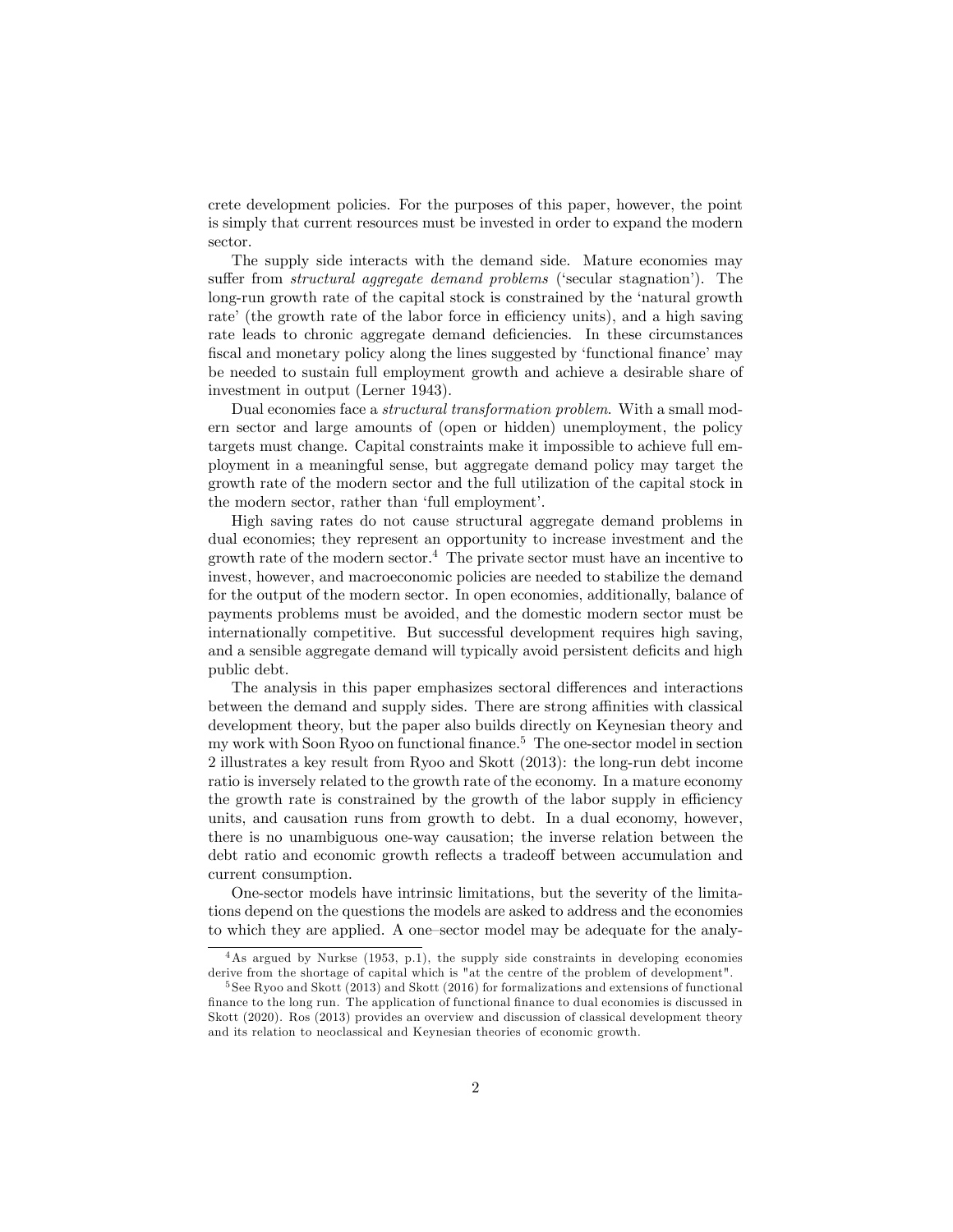sis of aggregate demand shocks in an economy like France, the US or Japan. For India, Brazil or South Africa, however, the sectoral differences are greater, and the interaction between the sectors should not be ignored. The model is extended in section 3, which adds a second sector. A modern sector is able to draw in workers from an informal sector with underemployment and low incomes but, unlike in the one-sector model, the two sectors also interact on the demand side. Workers in the informal sector consume both formal and informal sector goods, and incomes in the formal sector are spent on informal as well as formal sector goods. $6$ 

An economy is dual if the modern sector has a highly elastic labor supply at a wage rate that makes it profitable for firms in the modern sector to expand production. The model implies that average incomes in the informal sector are demand determined and that populist temptations to boost aggregate demand and/or redistribute income towards the informal sector can lead to 'premature maturity. These temptations can become particularly strong if the economy is open, contains a resource-based third sector  $\sim$  'oil', as a shorthand  $\sim$  and obtains a windfall gain from rising oil revenues.

This possibility is considered in the three sector-model in section 4. The model implies the possibility of a Dutch disease in which a temporary oil boom sets in motion a process of permanent deindustrialization as the economy enters a development trap.<sup>7</sup> This part of the paper can be seen as a companion piece to Martins and Skott  $(2020)$ . The focus is different, however. Martins and Skott analyze sources of inflation and the short- to medium-run impact of inflation targeting and balanced budgets in developing countries; the present paper looks primarily at fiscal policy and its implications in the medium and long run. Both papers share an obvious limitation: aggregate demand policy is only one element in a larger package of policies. Mismanagement of aggregate demand can jeopardize economic development, but complementary policies, including industrial and education polices, are crucial for successful development. A discussion of these broader issues is beyond the scope of this paper.

The concluding section 5 considers the relation between this paper and some mainstream and (post-) Keynesian perspectives.

 $6$  The model is related to those in Razmi et al. (2012) and Skott and Gomez-Ramirez (2018). Neither of these papers, however, discusses fiscal policy, and the detailed specifications also differ in some respects.

<sup>7</sup>Development traps were central to classical development theory (e.g. Rosenstein-Rodan 1943, Leibenstein 1957). Kaldor (1966, 1970) inspired a large literature on related themes of increasing returns to scale and uneven development. The Dutch disease has been analyzed by Corden and Neary (1982) and Krugman (1987), among others; Rodrik (2016) and Bresser-Pereira et al. (2014) are among the contributons that have emphasized the dangers of overvalued exchange rates and premature deindustrialization.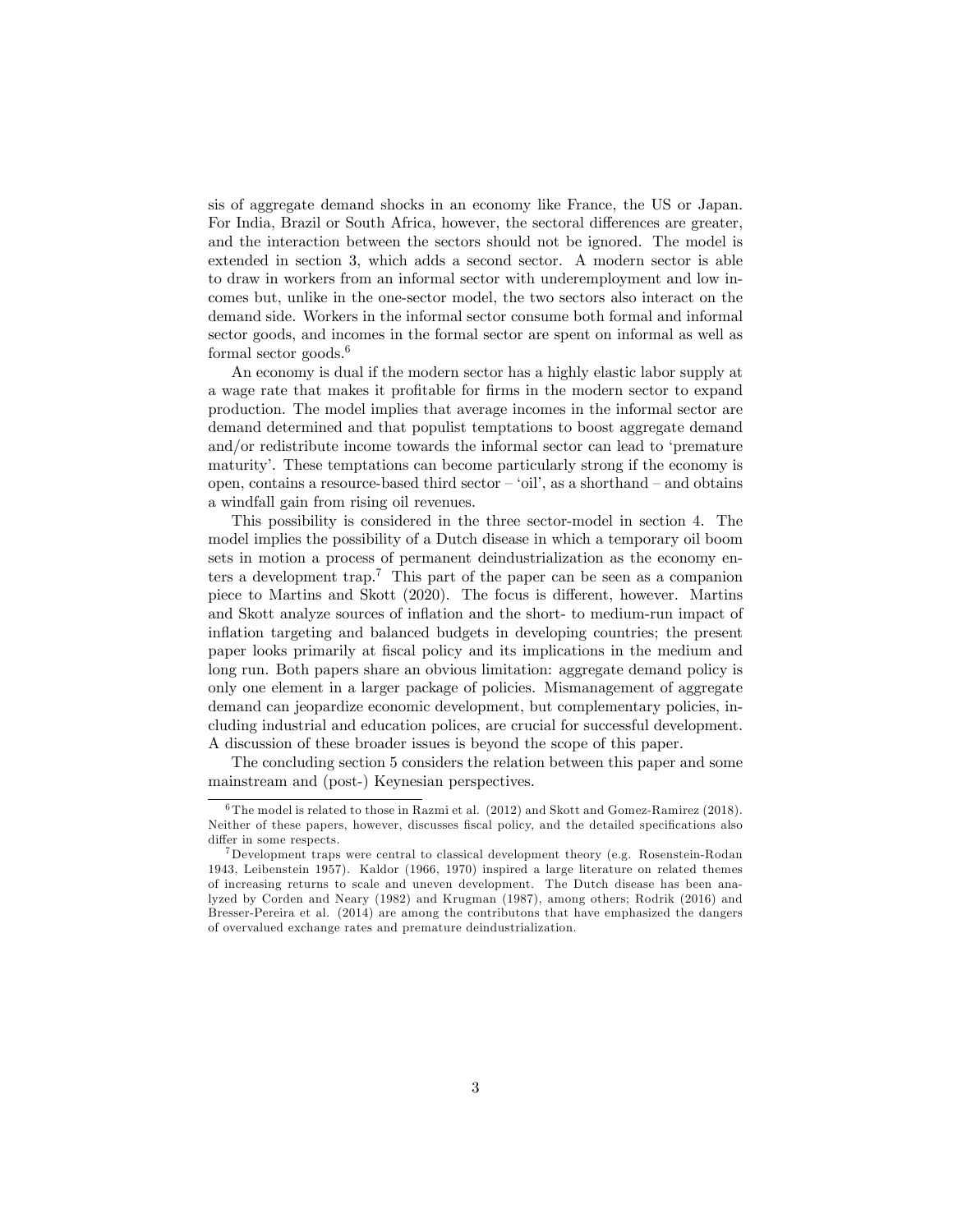### 2 The warranted growth rate in a one-sector model

Disregarding short-run lags and assuming that consumption is a linear function of after-tax wage income, after-tax capital income and wealth, the goods market equilibrium condition for a closed economy can be written

$$
\frac{Y}{K} = \frac{C}{K} + \frac{I}{K} + \frac{G}{K}
$$
\n
$$
= c_w (1 - \tau)(1 - \pi) \frac{Y}{K} + c_\pi (1 - t)(\pi \frac{Y}{K} + rb)
$$
\n
$$
+ \mu (1 + b) + (g + \delta) + \gamma
$$
\n(1)

 $Y, C, I$  and G denote output, consumption, investment and government spending on goods and services. Wage and capital income are taxed at the rates  $\tau$  and t, respectively.<sup>8</sup> The parameters  $c_w$ ,  $c_{\pi}$  and  $\mu$  are the consumption rates out of wages, capital income (profits and interest payments on the public debt) and wealth. The specification of consumption includes several standard consumption functions as special cases. With  $c_w = c_{\pi}$ , consumption depends on aggregate disposable income and wealth; the case with  $c_{\pi} = 0$  yields a specification in which labor income and wealth determine consumption, as in many traditional Keynesian consumption functions; a post-Keynesian/classical specification of consumption has  $\mu = 0$  and  $c_{\pi} < c_{w}$ . Private wealth is taken to be equal to the sum of the capital stock  $K$  and the public debt  $B$ , and  $b$  denotes the ratio of public debt to capital  $((K + B)/K = 1 + b);$ <sup>9</sup> g,  $\delta$  and  $\gamma$  are the growth rate of the capital stock, the rate of depreciation, and the ratio of government spending to capital  $(G/K)$ . The share of the government sector in the economy – the value of  $\gamma$  – is contentious but, for present purposes, may be taken as exogenous; through some decision process it has been decided how many resources to devote to public health, education and other public services.

The output capital ratio is determined by the choice of technique and the utilization rate of capital, u. Smooth capital-labor substitution plays a central role in mainstream growth models, but the Cambridge Capital Controversy cast doubt on this approach, and I shall take the production technique as given,

$$
Y = \min\{\kappa K, \lambda L\}
$$

This Leontief specification may be the  $ex\text{-}post$  reflection of a choice of technique and an exogenously given real rate of interest; Skott (1989).

Some strands of post-Keynesian economics see the utilization rate as an accommodating variable that can take pretty much any value, even in the long

 $8$ The tax rate  $t$  may be interpreted broadly to include indirect taxes on luxury goods which can act as a consumption tax. Wealth taxes could be also be included but would not add anything for present purposes.

 $9 \text{ In a corporate economy household wealth takes the form of financial assets, including}$ equity and corporate bonds, rather than direct ownership of fixed capital. The analysis of fiscal policy in a mature economy is extended in this direction by Ryoo and Skott (2013).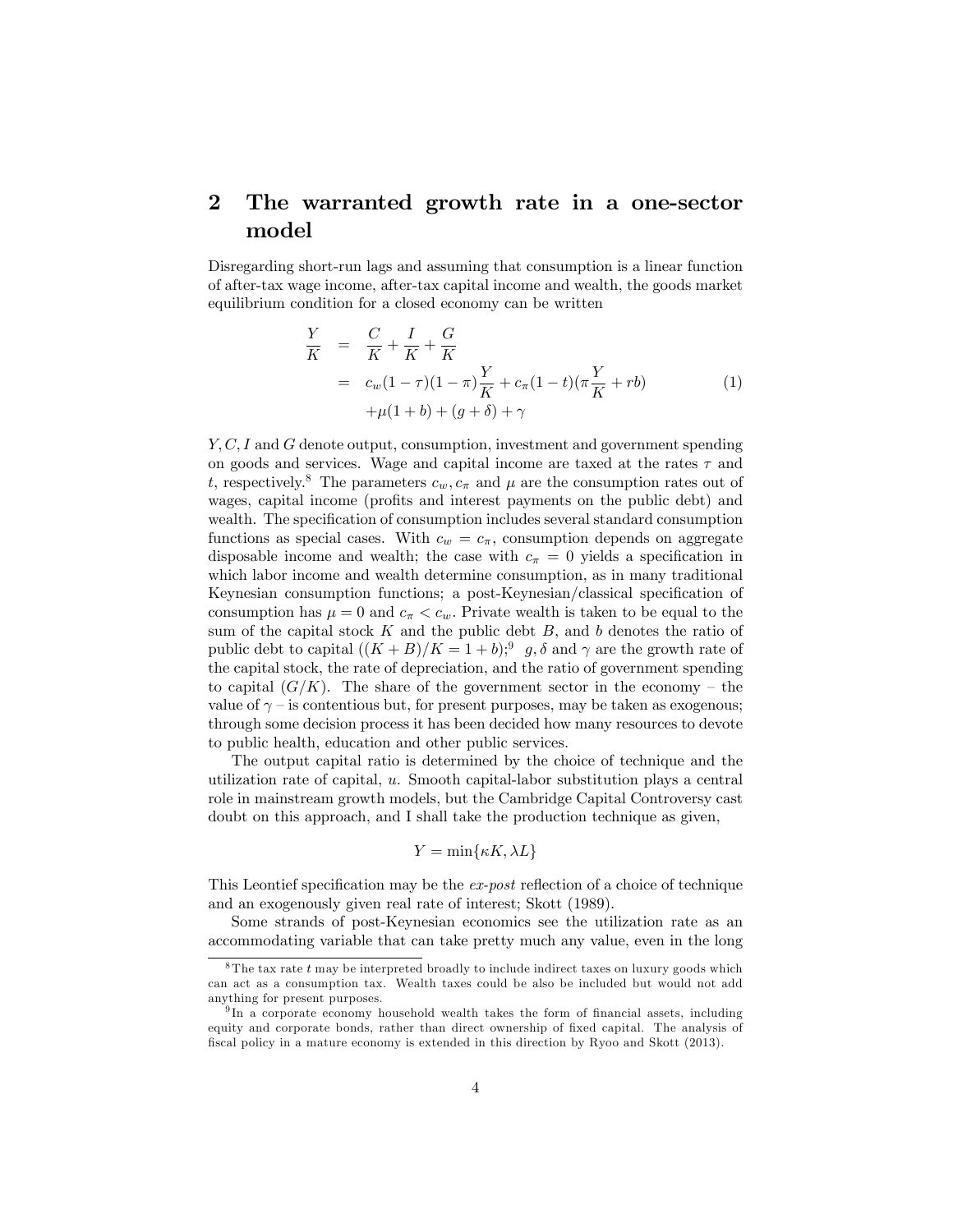run. This approach is unconvincing on both behavioral and empirical grounds, and I assume that the utilization rate will be at a 'normal' or 'desired' level in steady growth,  $u = u^d$ ; I shall return to this issue in section 5.

The desired utilization rate is determined by structural characteristics of goods and labor markets, and it need not be constant; in the US, for instance, it may have declined since the 1980s as a result of decreasing competition in the goods market. For present purposes, however, there is no harm in taking the desired rate of utilization as constant, and I shall assume that steady growth requires that  $Y/K = \kappa u^d = \sigma$ . With these assumptions, the equilibrium condition (1) describes a long-run tradeoff between accumulation and consumption (private and public):

$$
g + \delta = \sigma - \left[\frac{C}{K} + \gamma\right] \tag{2}
$$

Equation (2) defines a warranted rate of growth, g. For given values of the private consumption ratio  $C/K$ , the output capital ratio  $\sigma$  and the government consumption ratio  $\gamma$ , the equation determines the unique accumulation rate that is compatible with goods market equilibrium; an increase in the consumption ratio reduces the warranted rate.<sup>10</sup>

The natural rate of growth  $-\theta$  the growth rate of the labor supply in efficiency units  $\sim$  sets an upper limit on the accumulation rate in a mature economy; the left hand side of equation (2) cannot exceed the natural rate. A combination of high saving rates (a low value of  $C/K$ ), low government spending and a low natural rate of growth therefore produces structural aggregate demand problems: in the absence of policy intervention, the left hand side will exceed the right hand side. The problem can be addressed by sustained fiscal stimulus; tax reductions and high government debt ratios or a sustained increase in government spending can be used to maintain full-employment growth (e.g. Schlicht 2006, Ryoo and Skott 2013, Skott 2016).

Matters are quite different in dual economies with large amounts of underemployment and a supply of labor to the modern sector that is (almost) perfectly elastic. The capital stock – rather than the labor supply – represents the binding supply-side constraint in the modern sector. Unlike in mature economies, investment can absorb high saving rates: high accumulation rates are desirable, and there is no structural aggregate demand problem.

While Harrod's first problem (the reconciliation between the warranted and natural rates of growth) applies only to mature economies, the second problem  $\overline{a}$  the instability of the warranted growth path  $\overline{a}$  may be relevant in both dual and mature economies. Dual economies, like their mature counterparts, may require active stabilization policy. The focus in this paper is on the properties of long-run growth paths, and I assume that this stabilization policy is successful: there may be short-run fluctuations in utilization rates, but stabilization policy ensures that  $u^d$  provides a good approximation to the average, long-run value

 $10$  The equation is similar to the consumption-growth frontier in classical economics; see e.g. Foley et al. (2019).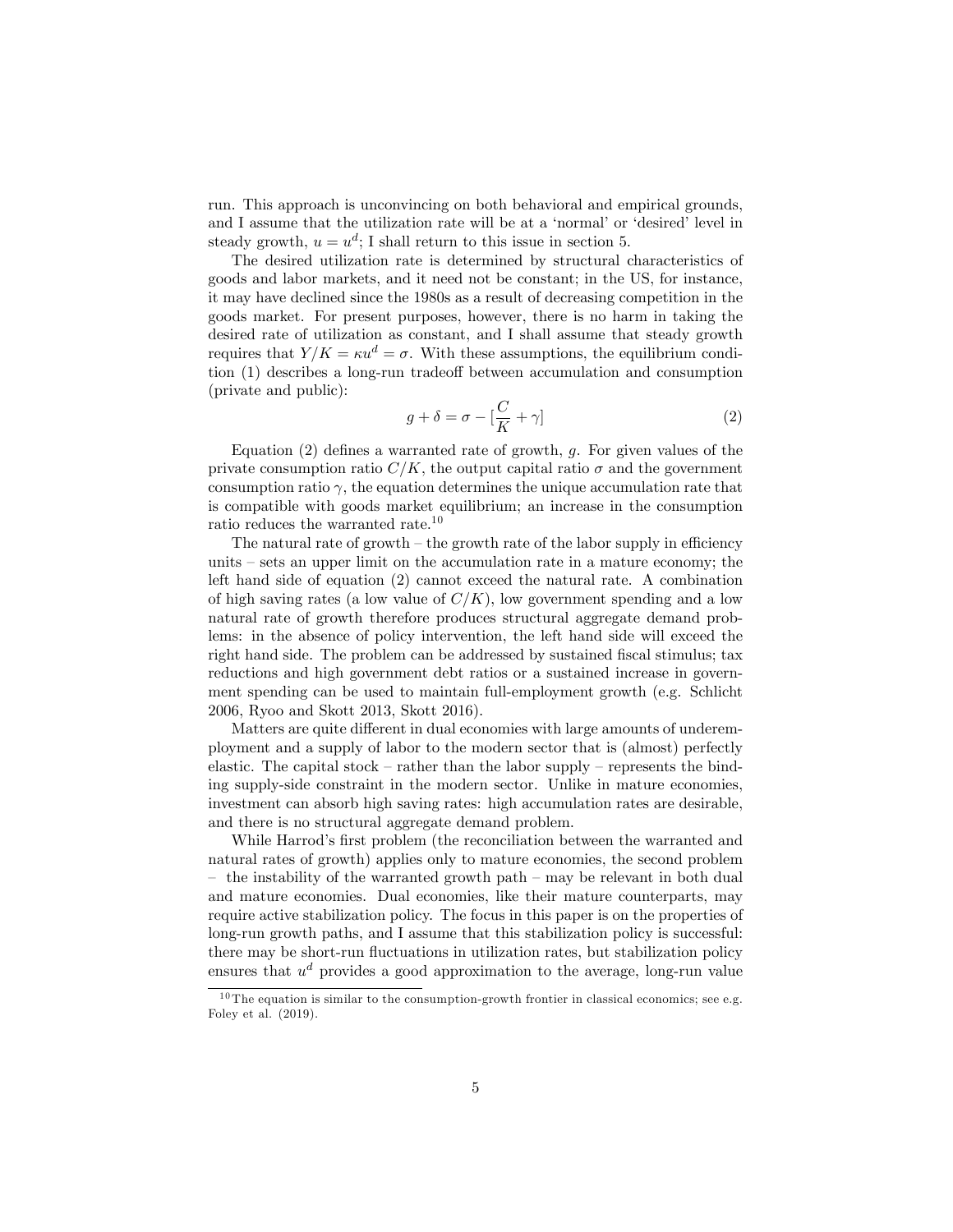of  $u$ <sup>11</sup>

With this assumption, a self-contained modern sector with access to a perfectly elastic supply of labor can be analyzed using equation (2) as the starting point. The equation shows that current private and/or public consumption must be squeezed to allow an increase in accumulation and faster expansion of the modern sector. This squeeze can be achieved by increasing taxes: the higher the growth rate, the lower must be consumption and the higher the required taxes. As a direct implication, successful development is likely to be associated with low government deficits and low public debt ratios.

Consider a simple scenario in which government policy follows an adaptation of functional Önance to dual economies. SpeciÖcally, assume that the ratio of government consumption to capital is constant and that taxes are adjusted to maintain a constant accumulation rate. Using equations (1) and (2) we have

$$
c_w(1-\tau)(1-\pi)\sigma + c_\pi(1-t)(\pi\sigma + rb) = \sigma - (g+\delta) - \gamma - \mu(1+b) \tag{3}
$$

The total tax revenue is given by

$$
\frac{T}{K} = \tau (1 - \pi)\sigma + t(\pi\sigma + rb) \tag{4}
$$

The tax rates  $\tau$  and/or t must be chosen to satisfy equation (3) and – unless  $c_w = c_{\pi}$  – equations (3)-(4) imply that the tax revenue depends on the tax structure. Consider the empirically plausible case with  $c_w > c_{\pi}$ . Consumption drops by  $c_{\pi}$  if taxes on capital income increase by one unit. To offset this fall and maintain the aggregate level of consumption, taxes on wage income have to decrease. But because the consumption rate out of wages is larger than the consumption rate out of profits, the required fall in wage taxes is less than one unit, and the aggregate tax revenues increase. Formally, if  $c_w dT^w + c_\pi dT^\pi = 0$ , we have  $dT^w/dT^{\pi} = -c_{\pi}/c_w > -1$  and  $dT = dT^w + dT^{\pi} = (-c_{\pi}/c_w + 1)dT^{\pi} >$ 0:

These results cast light on the dynamics and comparative statics of public debt. The evolution of the debt ratio is given by

$$
\dot{b} = \gamma + rb - \frac{T}{K} - gb \tag{5}
$$

where  $b = db/dt$  is the rate of change of the debt ratio. An increase in the debt ratio raises the interest payments  $(rb)$ , but if taxes on capital income are used as the Öscal instrument, the induced increase in taxes dominates. Intuitively, an increase in wealth (a rise in  $b$ ) must be associated with a fall in rentiers' after-tax income in order to keep consumption constant; rentiers' after tax income will not fall, however, unless taxes increase by more than the rise in pre-tax interest payments. Thus, we have  $\partial[\gamma + rb - \frac{T}{K} - gb]/\partial b < -g < 0$ , and the differential equation (5) has a stable stationary solution: the public debt converges to a steady growth value (see Appendix A).

 $11$ Ryoo and Skott (2017) and Franke (2018) analyze stabilization policy in a Harrodian economy.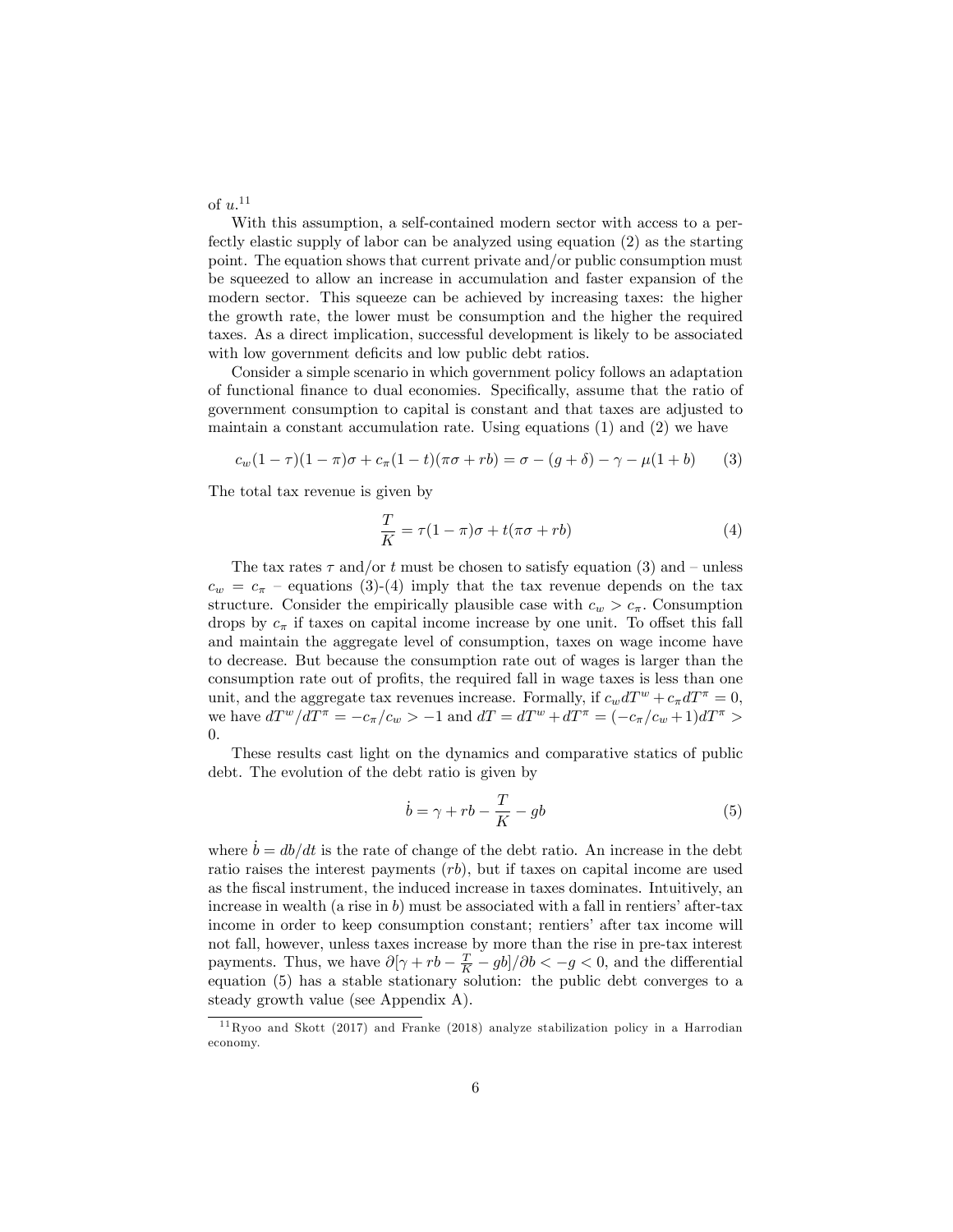

Figure 1: Dynamic effects on the debt ratio of a rise in economic growth

The differential effects of wage and profit taxes imply that the stability properties become ambiguous when taxes on wage income are used as the Öscal instrument. The consumption effect of an increase in wealth must still be offset by reductions in after-tax incomes, but high consumption rates out of wages imply that only a small tax increase may be needed. For plausible parameter values the stationary solution will still be stable (Appendix A), but the structure of taxation affects the long-run debt ratio: the higher the tax rate on wages, the higher will be the debt ratio. Regressive taxation, in other words, will tend to produce high debt ratios. Putting it differently, if reductions in the debt ratio are a priority, policy makers should shift taxation from wages towards capital income.<sup>12</sup>

The growth rate also affects the debt ratio; the higher the growth rate, ceteris paribus, the lower the asymptotic debt ratio. An increase in accumulation requires a squeeze on consumption, the tax rates must be raised, and an increase in tax rates reduces the rate of change of the debt ratio  $b$  for any given level of b: The downward shift in the expression on the right-hand side of equation (5) must reduce the stable stationary solution (see Figure 1). In other words, successful development and fast structural transformation will be associated with low public debt.

The inverse relation between growth and debt is subject to an important caveat. Public investment in infrastructure and education can be essential for successful development, and state-owned enterprises have been important in the development of many economies, including China and other East Asian

 $12$  Calls for reductions in government consumption to reduce debt, by contrast, would be counterproductive: they would raise the long-run debt ratio. This result, which may seem paradoxical, follows from equation (3). Private consumption must fill the gap if public consumption is reduced, and because consumption rates are less then one  $(c_w < 1, c<sub>\pi</sub> < 1)$  this requirement implies that a tax reduction must exceed the fall in government consumption. Thus, the public deficit increases and the debt ratio will rise.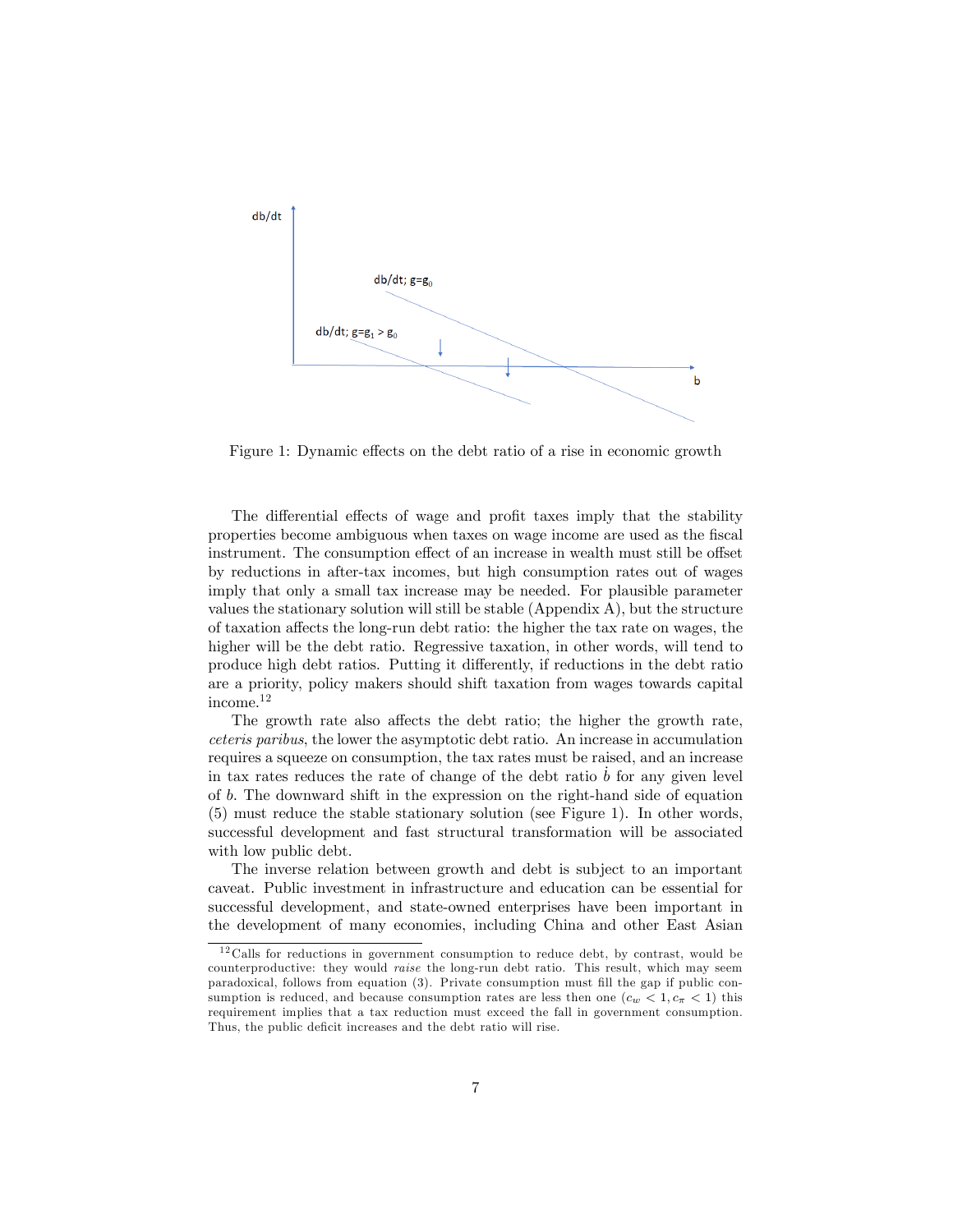countries. To the extent that successful development is associated with active government intervention and a large share of government investment in total investment, the implications for government deficits become ambiguous: a large share of public investment in total investment tends to raise the government deficit and the long-run debt ratio. $^{13}$ 

The above analysis has taken as given the target rate of growth of the modern sector. It is not obvious, however, how the target rate should be chosen. In a mature economy the full employment target for economic policy is relatively uncontroversial and reasonably well-defined.<sup>14</sup> Matters are different in the adaptation of functional finance to a dual economy; the tradeoff between accumulation and current consumption implies that the choice of the target rate of growth can be contentious. In highly unequal dual economies there are strong arguments in favor of a squeeze on the luxury consumption of the rich, but that does not settle the issue. The resources that were previously absorbed by luxury consumption could be used to increase accumulation or alleviate current poverty; decision makers still face an intertemporal tradeoff.

If we disregard the thorny questions about the appropriate weighting of current and future welfare, there is an additional issue: the nature of the tradeoff may not be well understood by policy makers and the population at large. This lack of understanding can give rise to a short-termist bias. The benefits of investment come in the future, and low incomes in the informal sector provide strong incentives for governments to engage in fiscal expansion and redistribution of income. If the accumulation rate  $-$  and thereby the growth rate of the formal sector  $-$  is adversely affected, future incomes will suffer, and underemployment will increase (or decline more slowly). But these losses will be less visible than immediate sacrifices associated with high accumulation and low current consumption.

#### 3 A two-sector model of a dual economy

The one-sector model in section 2 points to dangers of fiscal expansions that boost consumption. But a dual economy, by definition, has at least two distinct sectors, and a one-sector analysis can be misleading if there are significant interactions between the sectors.

The traditional Lewis model (Lewis 1954) identifies the informal sector with subsistence agriculture. Subsistence agriculture may be self-contained; it nei-

<sup>&</sup>lt;sup>13</sup> The required tax revenue, which is determined by the tax structure and the equilibrium condition (1), depends on the value of  $q + \delta + \gamma$ , where the accumulation rate  $g = (I^{public} + I^{private})/K$  includes both private and public investment and  $\gamma$  is the ratio of government consumption to capital. Taking into account public investment, the debt dynamics, by contrast, depends on  $\gamma + I^{public}/K = \gamma + \rho g$  where  $\rho$  is the share of public investment in total investment. An increase in  $\rho$  has no effect on the required taxes but increases government deficit. Thus, if public investment makes up a large proportion of total investment, fast growth need not be associated with low debt.

<sup>&</sup>lt;sup>14</sup>Measurement problems and path dependencies complicate matters in practice. These problems are important but outside the scope of this paper.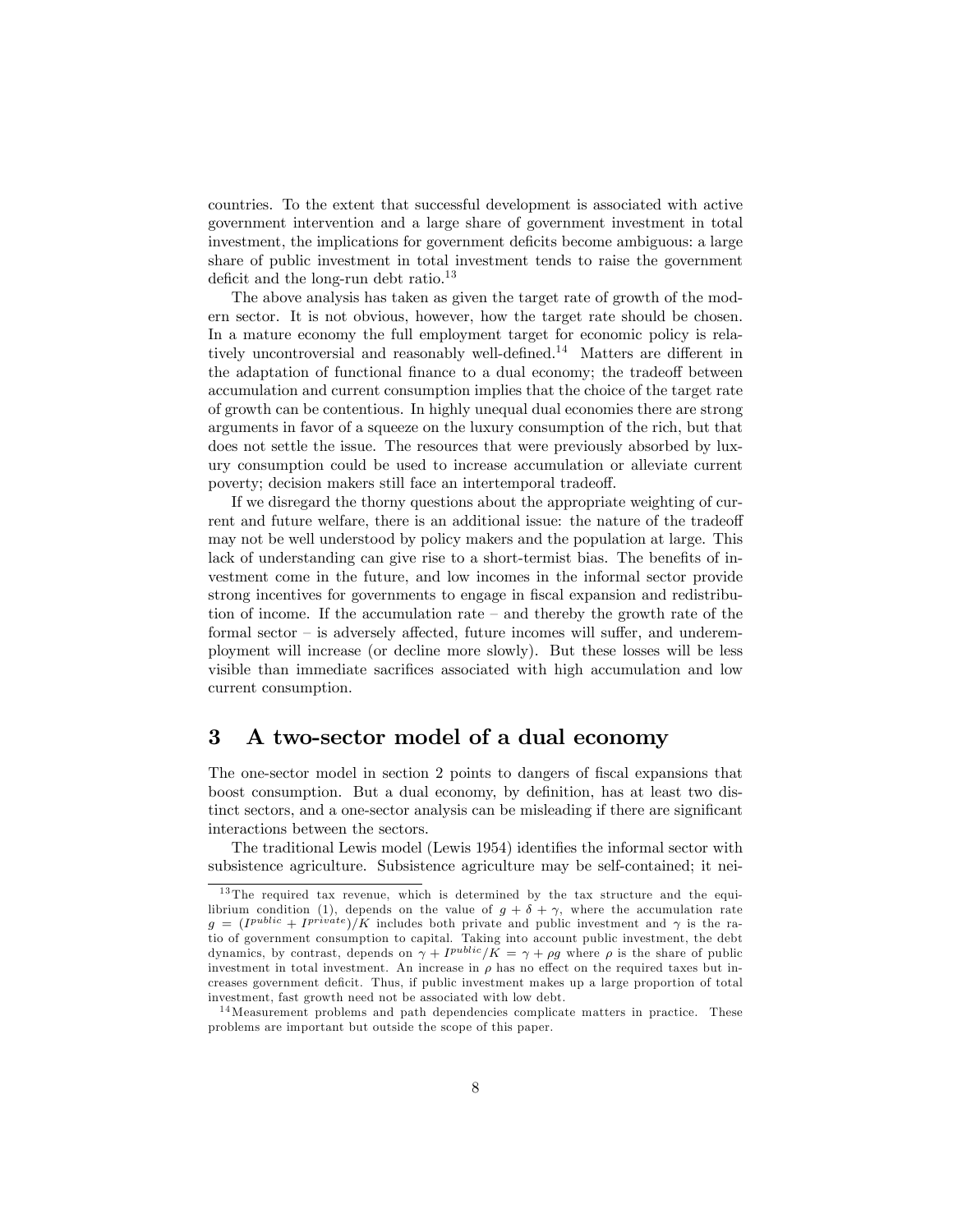ther sells output to the modern sector nor provides a market for the goods produced by the modern sector. In many developing economies, however, large parts of agriculture are formal, while significant proportions of non-agricultural production belong to the informal sector. The informal sector will not in general be self-contained in these economies. The appropriate delineation of the sectors and the precise ways in which the sectors interact will depend on the particular applications, but the stylized model in this section illustrates the kind of issues that cannot be addressed by a one-sector analysis.

The formal sector typically is much more capital intensive than the informal sector. As a simple version of this stylized fact, it may be assumed that the informal sector has labor as its only input, while the modern sector uses capital and labor.

The production function in the modern sector is taken to be Leontief, as in the one-sector model in section 2. The utilization rates of capital and labor fluctuate but, as in section 2, the fluctuations take place around average values that may be taken as approximately equal to the desired levels. Formally,

$$
M = \sigma K = \lambda L_M
$$

where  $M, K$  and  $L_M$  denote output, capital and employment in the formal sector. The capital stock is predetermined in the short run, and employment is determined by the capital stock and the level of labor productivity,  $L_M = \sigma K/\lambda$ . The capital coefficient ( $\sigma$ ) is constant, but labor productivity ( $\lambda$ ) increases over time. Using a Verdoorn-type specification, labor productivity growth  $(\lambda)$  depends on the rate of accumulation (which is equal to the rate of growth of output in the modern sector),

$$
\hat{\lambda} = \rho_0 + \rho \hat{K} = \rho_0 + \rho \hat{M} \tag{6}
$$

where hats are used to denote growth rates. The product real wage  $(w_M)$  in the modern sector is given by

$$
w_M = \lambda (1 - \pi) \tag{7}
$$

where  $\pi$  is the profit share.

Workers who fail to get a job in the modern sector move to the informal sector. Hence,

$$
L_A = N - L_M = N(1 - \frac{L_M}{N}) = N(1 - \frac{\sigma K}{\lambda N})
$$
\n(8)

where N is the total labor supply. The total labor supply grows at a rate  $n<sub>1</sub>^{15}$ 

 $\hat{N} = n$ 

 $15$  In the one-sector model no distinction was made between the growth rate of labor in natural units and the rate of technical change; the natural growth rate was given by the sum of the two. The distinction becomes important in this two-sector model, and  $n$  represents the growth of the labor force in natural units. In a mature economy, the natural rate of growth is  $n + \hat{\lambda}$ ; if n is exogenous and labor productivity follows Verdoon's law, the (semi-endogenous) natural rate is equal to  $(n + \rho_0)(1 - \rho)$ .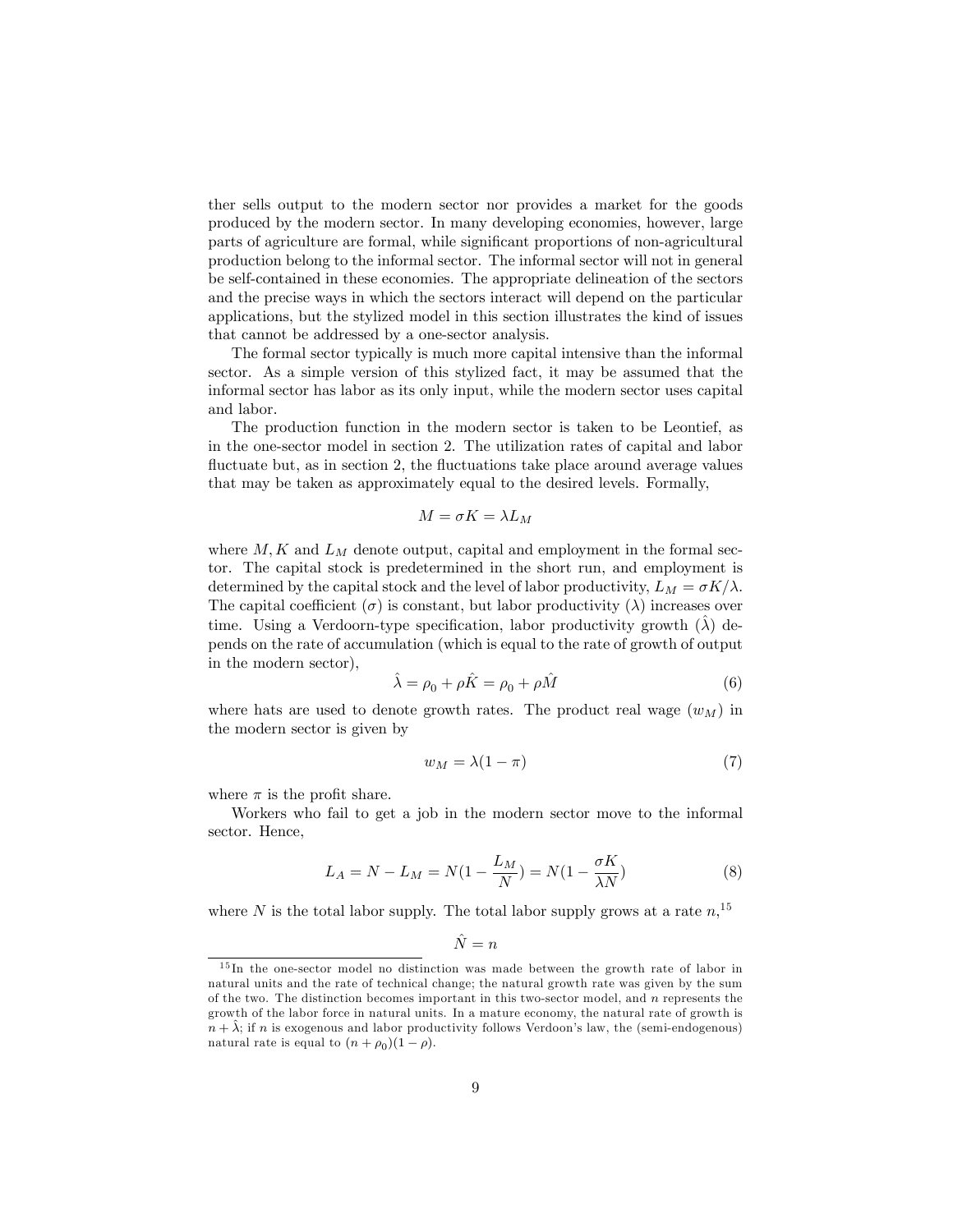The informal sector produces the output  $A$ , using labor as the only input. If  $p_A$  denotes the price of informal goods, total income in the sector is  $p_A A$ , and the average income  $(w_A)$  in the sector becomes

$$
w_A = \frac{p_A A}{L_A}
$$

Let

$$
A = F(eL_A)
$$

where e is the 'employment rate' in the informal sector and unemployment  $(1-e)$ can take the form of hidden underemployment.

The production function in the informal sector may exhibit constant or decreasing returns to scale. A constant-returns assumption would seem reasonable for an urban sector; it would be unreasonable for agriculture, where land is a critical input. Given the simple specification of the structure of demand in this paper, however, average incomes in the informal sector are independent of the returns to scale and the rate of unemployment in the informal sector (see below). Thus, the returns to scale in the informal sector and the determination of the employment rate e can be left open.

As in section 2, formal-sector wages and capital income are taxed at the rates  $\tau$  and t, respectively. Informal sector workers may benefit from transfers and targeted public services, but the avoidance of taxes and regulations is typically seen as a defining characteristic of informality. Thus, I assume that incomes in the informal sector go untaxed. The sum of government consumption  $(G)$  and transfers to the informal sector  $(\Theta)$  is taken to be proportional to the capital stock:  $G + \Theta = \gamma K$ , where  $\gamma$  is policy determined and exogenous. Transfers to workers in the modern sector are reflected in the tax rate  $\tau$ , which is net of transfers.

All after-tax wage incomes are spent on consumption, as are direct transfers from the government to workers.<sup>16</sup> The consumption by profit recipients in the modern sector depends positively on after-tax income and wealth; the relation is linearly homogeneous and, as in section 2, wealth is taken to be the sum of the capital stock  $K$  and the government debt  $B$ .

Formally, consumption, investment and government spending are given by

$$
C = Cw + C\pi
$$
  
= [(1 +  $\theta$ ) $wALA$  + (1 -  $\tau$ ) $wMLM$ ] + c<sub>\pi</sub>(1 - t)( $\pi$ M + rB) +  $\mu$ (K + B)  

$$
I = (g + \delta)K
$$
  

$$
G = \gamma K - \theta wALA
$$

where  $\theta = \Theta/(w_A L_A)$  is the ratio of informal-sector transfers to informal-sector market income. All prices and wages are measured in terms of formal sector goods  $(p_M$  is normalized to one).

<sup>&</sup>lt;sup>16</sup> Because workers do not save, it does not matter for present purposes whether transfers take the form of goods or cash; the demand effects are the same.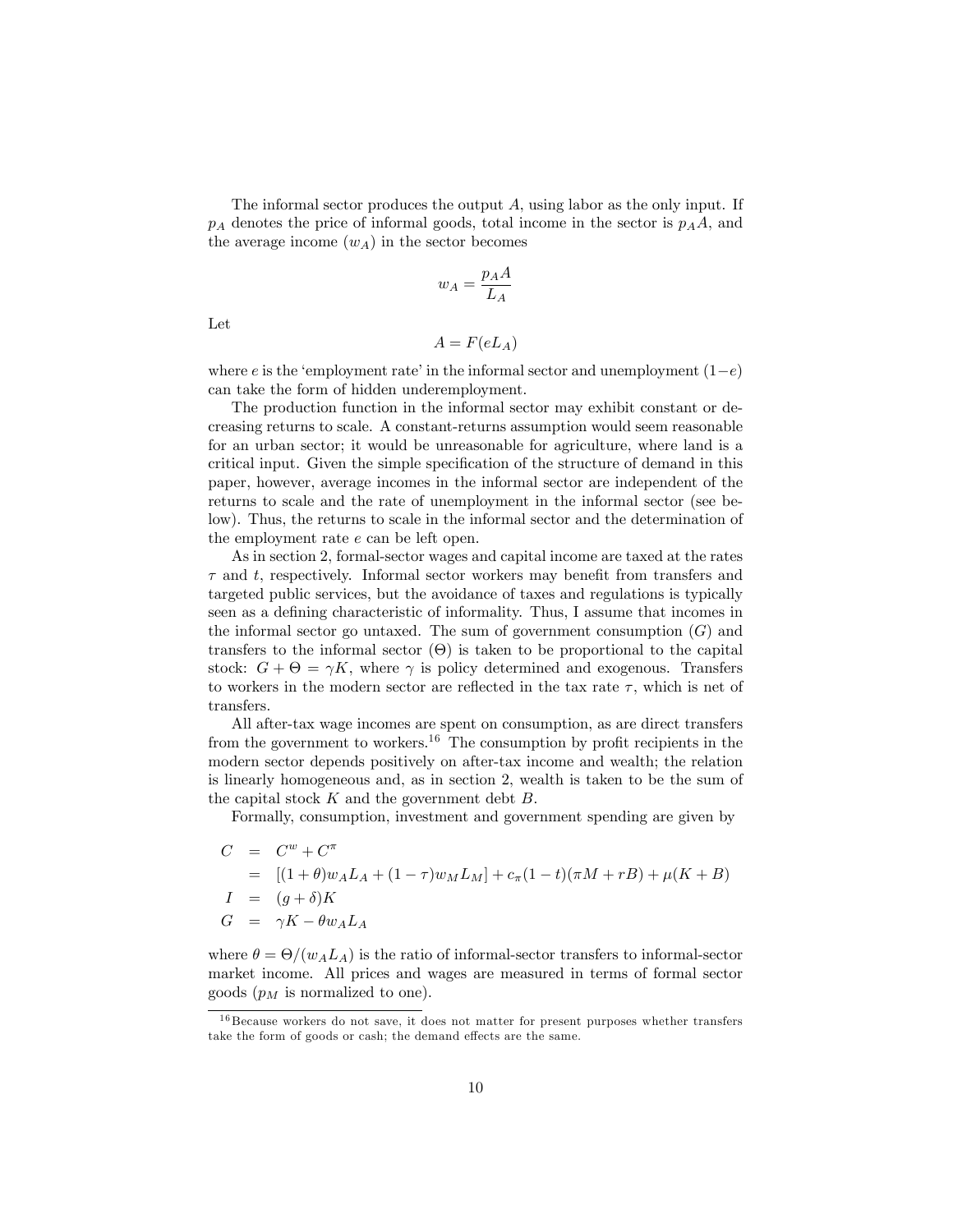For simplicity, it is assumed that nominal private consumption and government spending are split between the formal and informal sectors in the same, fixed proportions, the proportion  $\alpha$  going to the formal sector.<sup>17</sup> Investment goods, by contrast, tend to be relatively advanced (and often have to be imported in developing economies), and as a first approximation it seems reasonable to assume that investment is produced by the formal sector.

These assumptions about the composition of demand imply that the equilibrium condition for the informal A-sector can be written

$$
w_A L_A = p_A A = (1 - \alpha)(C + G)
$$
\n
$$
= (1 - \alpha)\{(1 + \theta)w_A L_A + (1 - \tau)w_M L_M + c_\pi (1 - t)(\pi M + rB) + \mu(K + B) + (\gamma K - \theta w_A L_A)\}
$$
\n
$$
= (1 - \alpha)\{w_A L_A + (1 - \tau)(1 - \pi)\sigma + c_\pi (1 - t)(\pi \sigma + r b) + \mu(1 + b) + \gamma]K\}
$$
\n(9)

Solving for  $w_A$  and using equation (8), we get

$$
w_A = \lambda \frac{1 - \alpha}{\alpha} \frac{1}{\sigma} [(1 - \tau)(1 - \pi)\sigma + c_{\pi}(1 - t)(\pi\sigma + rb) + \mu(1 + b) + \gamma]H(k)
$$
(10)

where  $k$  is the modern sector's share of employment,

$$
k = \frac{L_M}{N} = \frac{\sigma K}{\lambda N}
$$

and

$$
H(k) = \frac{k}{1-k}
$$

The IS condition provides a second equilibrium condition,<sup>18</sup>

$$
Y = M + p_A A = C + I + G
$$
  
=  $w_A L_A + (1 - \tau)(1 - \pi)\sigma K + c_{\pi}(1 - t)(\pi M + rB) + \mu(K + B)$   
+  $(g + \delta)K + \gamma K$ 

or

$$
\sigma K = (1 - \tau)(1 - \pi)\sigma K + c_{\pi}(1 - t)(\pi\sigma + rb)K + \mu(1 + b)K + (g + \delta)K + \gamma K
$$

Dividing through by  $K$ , this equation can be solved for the accumulation rate g,

$$
g + \delta = \sigma - [(1 - \tau)(1 - \pi)\sigma + c_{\pi}(1 - t)(\pi\sigma + rb) + \mu(1 + b) + \gamma]
$$
(11)

 $17$  Constant expenditure shares of consumption are consistent with a Cobb-Douglas utility function.

A distinction could be made beween consumption out of wage income (which may go predominantly to the informal sector) and consumption out of profit income (which may go predominantly to the formal sector). Razmi et al. (2012) make this alternative assumption about consumption patterns.

<sup>&</sup>lt;sup>18</sup> The equilibrium condition for the formal good could have been used instead. The two conditions are equivalent in the two-sector model when the equilibrium condition for the informal sector is met.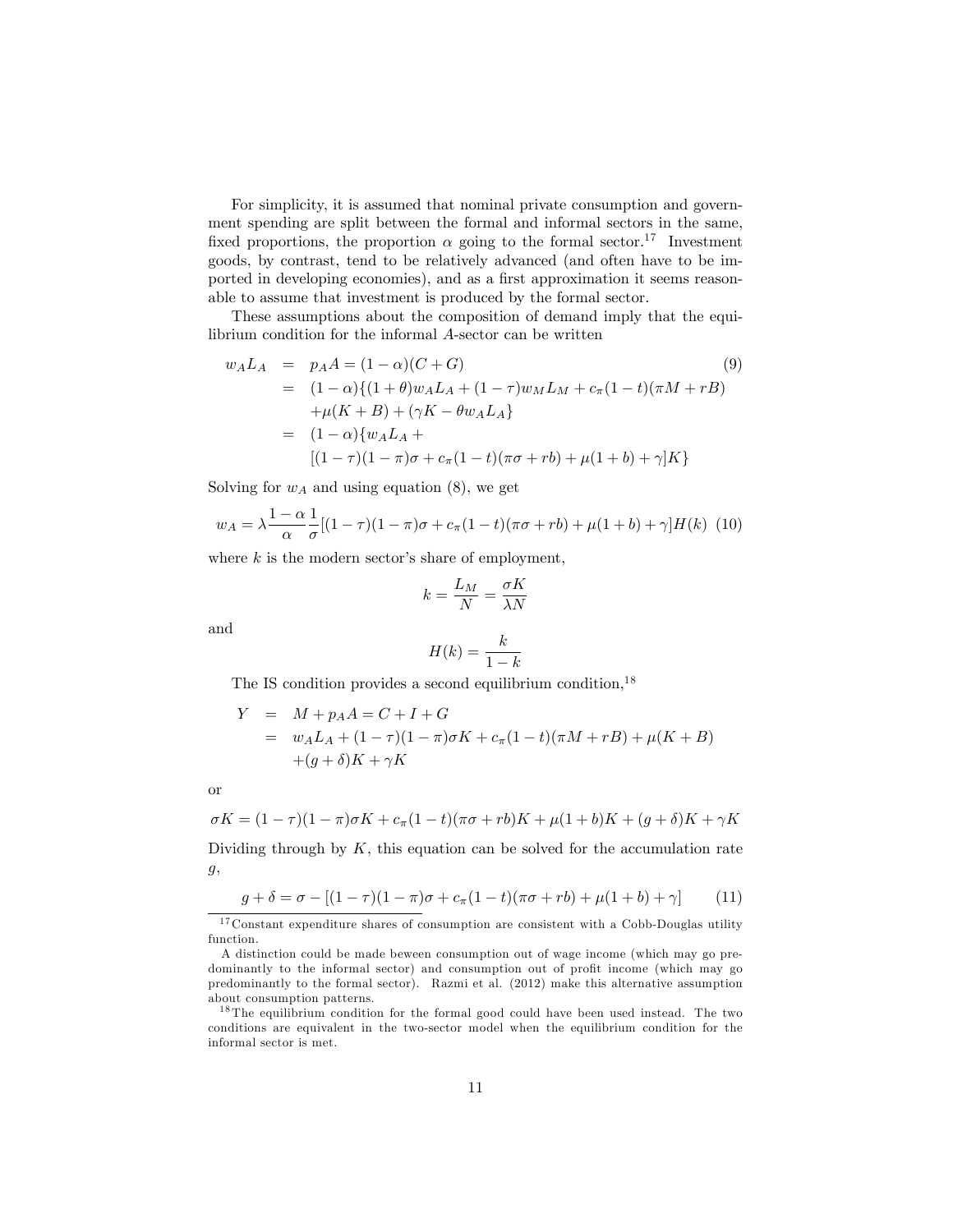The dynamics of the debt ratio, finally, is given by

$$
\dot{b} = (\gamma + rb - t(\pi\sigma + rb) - \tau(1 - \pi)\sigma) - gb \tag{12}
$$

Equations  $(11)-(12)$  correspond to equations  $(3)$  and  $(5)$  in the one-sector model. There is a tradeoff between growth and current consumption, and if  $\gamma$  is kept constant, equation (11) implies that suitable adjustments in the tax rates are needed to maintain a constant target rate of growth  $g<sup>T</sup>$ , that is, to ensure that (11) is satisfied with  $g = g<sup>T</sup>$ . As in section 2, this adaptation of functional finance to a dual economy produces a differential equation for the debt ratio. The stationary point is unambiguously stable, if the tax rate on capital income is used as the fiscal instrument, and stable for plausible parameter values, if the tax rate on wage income  $(\tau)$  is used as the instrument. As in section 2, the long-run value of b depends inversely on the growth rate.

Limited institutional capabilities of the fiscal authorities may hamper the implementation of the dual-economy version of functional finance, but even if we disregard this constraint on government policy, the temptations to prioritize current consumption carry over to the two-sector model. Populist movements may have neither the inclination nor the power to confront political and economic elites by imposing significant taxes on capital income and luxury consumption; reduced taxes on wages and increased government social spending, by contrast, may find widespread support. As in the one-sector model, these policies will reduce the long-run growth rate (equation (11)). But the two-sector model introduces an additional complication.

Dual economies with large informal sectors have small capital stocks, low levels of modern-sector labor productivity, and low modern-sector wages.<sup>19</sup> But if incomes are even lower in the informal sector, the supply of labor to the formal sector will still be highly elastic. By assumption, workers in the informal sector do not pay taxes, and their relative position is enhanced by government transfers. Combining equations  $(7)-(11)$ , the post-tax income ratio is

$$
\frac{w_A(1+\theta)}{(1-\tau)w_M} = \frac{1}{\sigma} \frac{(1+\theta)(1-\alpha)}{(1-\tau)(1-\pi)\alpha} [\sigma - (g+\delta)]H(k)
$$
(13)

Equation (13) determines the post-tax wage ratio as a function of  $\tau, \theta, \pi, g$ and k. The ratio depends positively on the employment composition  $k =$  $L_M/N = \sigma K/(\lambda N)$ , which changes over time. Employment shifts away from the informal sector and towards the formal sector if the accumulation rate exceeds the 'natural rate of growth of the formal sector'  $(\hat{N} + \hat{\lambda})$ . As the formal sector expands during a process of successful development, the average income in the informal sector rises for any given values of the tax parameters, the growth rate and the profit share (equation  $(10)$ ). The improvement for informal sector workers carries over to the relative wage (equation (13)); workers in the informal sector gradually catch up with workers in the modern sector.

 $19$  Learning by doing, as specified in equation (6), implies that the level of labor productivity is related to the size of capital stock.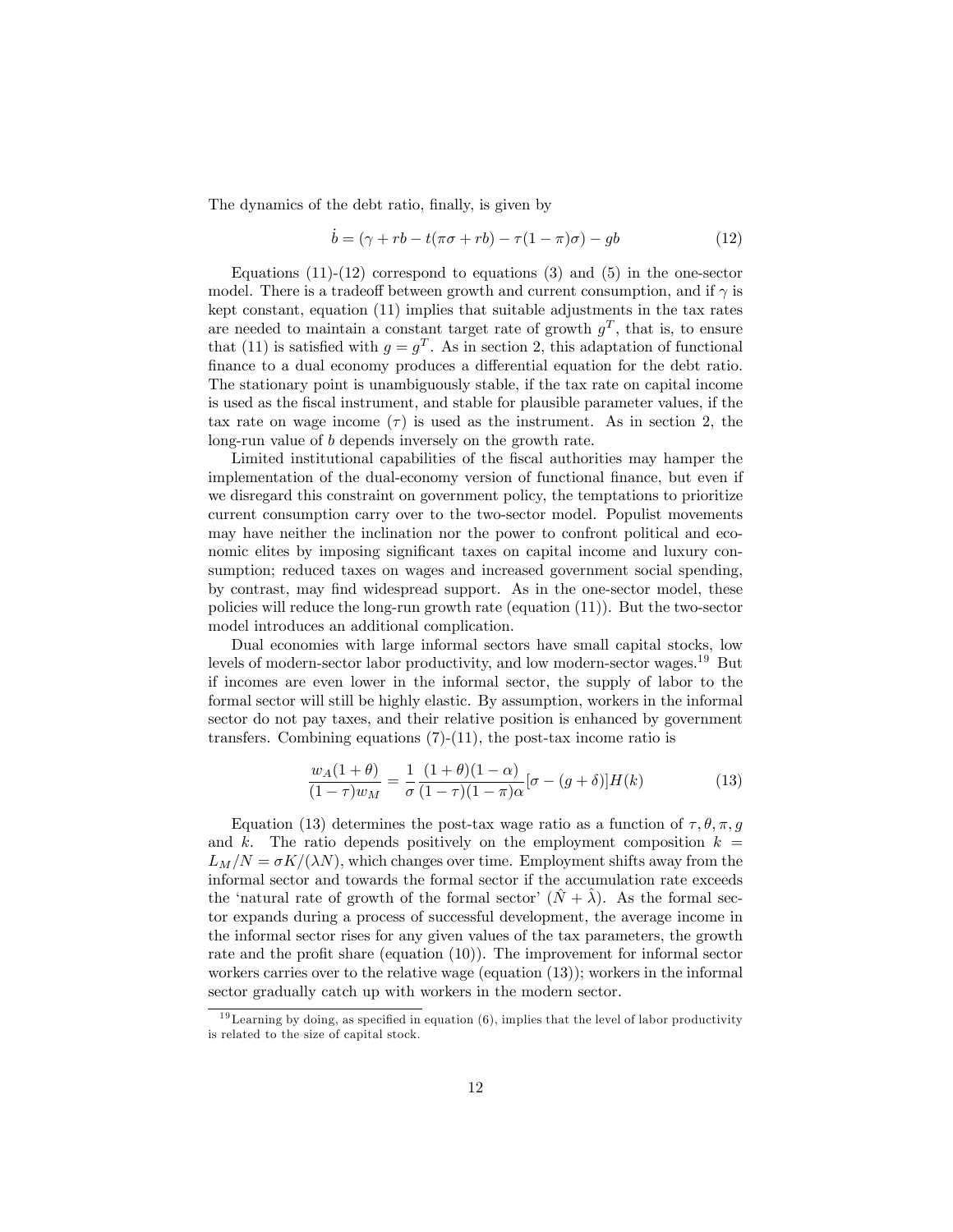High post-tax relative incomes in the informal sector can endanger the development process. Duality requires that formal-sector jobs be seen as more attractive than staying in the informal sector. Thus, the post-tax wage rate in the formal sector must be at or above some threshold level related to the average income in the informal sector. Suppose duality requires that

$$
(1 - \tau)w_M \ge \nu(1 + \theta)w_A \tag{14}
$$

There are no entry barriers to the informal sector, and if this lower bound on after-tax wages in the modern sector represents a reservation wage, the labor supply to the formal sector would cease to be elastic if the inequality did not hold.

The 'dual-economy condition' in (14) can be given an alternative interpretation, however. The lower bound on modern-sector wages may reflect established pay norms, rather than a constraint on the ability of the modern sector to hire workers. Workers receive a wage premium and willingly accept modern-sector jobs, but a violation of the norms is seen as unfair, and there may be adverse effects on morale and 'effort' as well as increasing nominal wage demands (Akerlof and Yellen 1990, Skott 2005).

Suppose that a shock has led to a violation of the dual economy condition. Nominal wages in the formal sector start increasing, but this increase may not return relative wages to the norm. Increased money wages have no effect on the product real wage in the modern sector as long as firms maintain a fixed markup, and if tax rates, government spending and accumulation rates were kept constant, nominal wages in the informal sector would rise pari passu (equation (13)) The wage ratio would be unchanged, and the scene would be set for explosive ináation. Demand and supply factors combine to produce this result. High aggregate demand and/or redistributional policies raise incomes in the informal sector; the rise in informal sector incomes leads to cost-push inflation in the formal sector; increasing nominal wages and prices in the formal sector are transmitted back to the informal sector in the form of rising nominal demand, and nominal incomes in the informal sector increase. The loop is closed, and inflationary pressures can develop despite high levels of underemployment and normal utilization rates of capital in the modern sector; Martins and Skott (2020) discuss the cross sectoral interactions and the implications for ináation in greater detail.

Increasing inflation will prompt a policy response. Adjustments could be made to the structure of taxes and transfers in order to raise the relative wage in the formal sector and maintain the target rate of growth. This could be achieved by shifting taxes towards the rich (raising the tax on profit income to offset the demand effects of a reduction in the taxation of workers in the modern sector) or by regressive changes that offset reductions in  $\tau$  by reductions in  $\theta$ . More likely than not, however, inflationary pressures will be seen as a sign of a general overheating of the economy that needs to be countered by contractionary policies.<sup>20</sup> Thus, suppose that faced with inflationary pressures, governments

 $20$  Martins and Skott (2020) consider a scenario along these lines, showing that a combination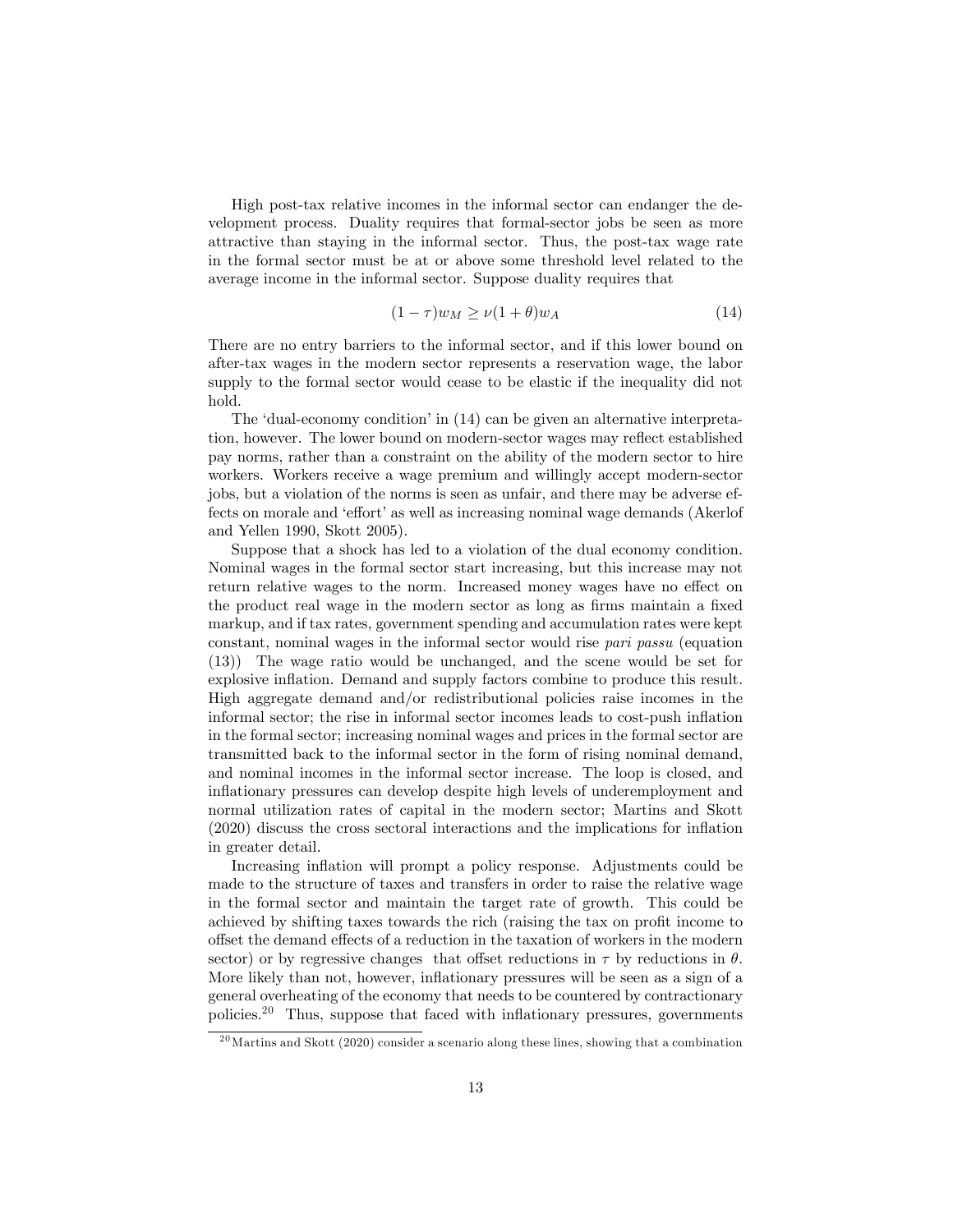abandon growth targets for the modern sector when the dual economy constraint becomes binding. Policy, instead, is adjusted to ensure that the dual economy constraint  $(14)$  will be satisfied as an equality. For given values of the policy parameters t and  $\theta$ , the required relative wage in the modern sector  $\nu$  and the predetermined capital ratio k, equations  $(13)-(14)$  define a relation between the profit share  $\pi$  and the growth rate g:

$$
\frac{1}{\nu} = \frac{1}{\sigma} \frac{(1+\theta)(1-\alpha)}{(1-\tau)(1-\pi)\alpha} [\sigma - (g+\delta)]H(k)
$$
\n(15)

The profit share need not be constant. Firms' pricing decisions react to demand conditions and, following a Robinson-Kaldor-Harrod tradition in post-Keynesian economics, it may be assumed that high demand and persistent positive gaps between actual and desired utilization rates lead to increasing profit shares and accumulation rates.<sup>21</sup> Disregarding short-run fluctuations, the average utilization rate must be (approximately) at the desired level, that is,  $M/K = \sigma$ . With utilization at the desired rate, the rate of growth can be determined by the strength of the incentives to expand production as reflected in the profit share. Formally, firms' pricing and investment decisions imply a second, positive relation between growth and profitability,

$$
g = g(\pi); \qquad g' > 0 \tag{16}
$$

Equation  $(16)$  is consistent with a variety of specifications of the short-run dynamics for pricing and investment; Appendix B outlines three examples.

Equations  $(15)-(16)$  take the place of functional finance and a commitment to a target growth rate. The general story is as outlined above. Violations of the dual economy constraint and the ensuing inflationary pressures lead to contractionary policies; profit margins and accumulation rates decline as utilization rates fall below the desired rate; inflation is curbed by the decline in proÖt shares; policy is relaxed to allow utilization rates to return to the desired rate; profit shares stop falling, but the new steady growth path has lower profit shares and accumulation rates. In short, the dual economy condition is satisfied by a squeeze on the profit share which raises the modern sector wage  $w_M$ . The incentives for firms to expand are blunted, and growth rates suffer.

The story presumes that a decline in the profit share and accumulation raises the relative wage of modern sector workers and reduces the inflationary pressures. If it did not, the adjustment process would be unstable. The ëstability requirement' is satisfied as long as the sensitivity of the growth rate to variations in the profit share is sufficiently low.<sup>22</sup> Formally, the right hand side of equation

of large relative income shocks and ináation targeting can squeeze the modern, tradable sector.  $^{21}$ Skott and Zipperer (2012) discuss differences and similarities between different post-Keynesian models.

 $^{22}$  This stability condition is different from the standard Robinsonian condition. The standard condition ignores policy and considers the effect of changes in profit shares on aggregate demand. In the present context, policy adjusts to the inflationary pressures, and a condition is needed to ensure that a decline in the profit share in the formal sector will raise the relative wage of formal-sector workers, taking into account the effect of changes in profit shares on the accumulation rate.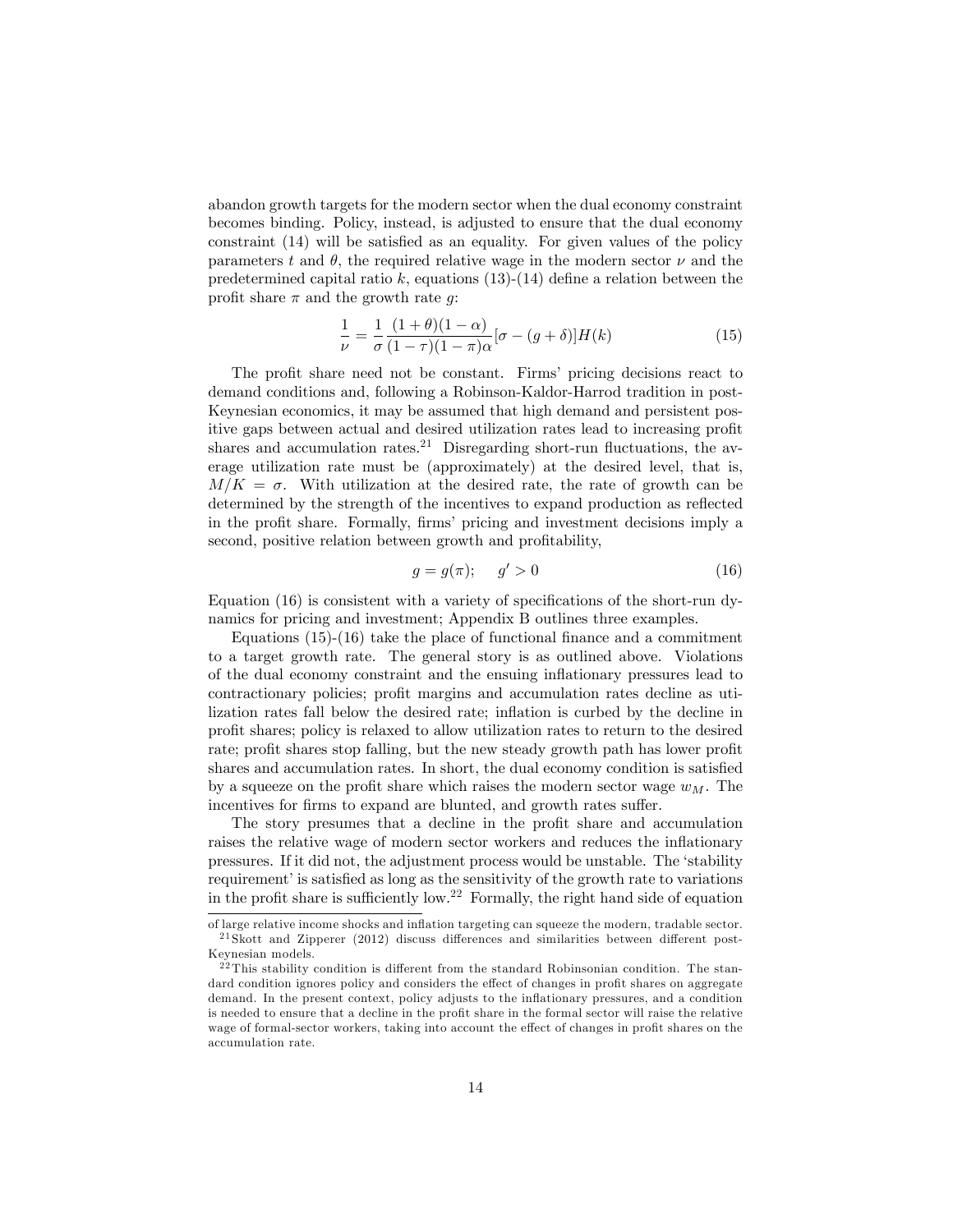$(15)$  is decreasing in  $\pi$  if

$$
(1 - \pi)g'(\pi) < \sigma - g(\pi) - \delta \tag{17}
$$

If the condition  $(17)$  is satisfied and the duality condition is binding, equations (15)-(16) define the profit share and growth rate as implicit functions of  $k, \theta, \tau, \nu$ . We have

$$
\pi = \pi(k, \theta, \tau, \nu); \quad \pi_1 < 0, \pi_2 < 0, \pi_3 < 0, \pi_4 < 0
$$
\n
$$
g = g(\pi) = g(k, \theta, \tau, \nu); \quad \pi_1 < 0, \pi_2 < 0, \pi_3 < 0, \pi_4 < 0
$$

Thus, increases in  $\theta$  and  $\tau$  reduce economic growth if the dual economy condition is binding.

The empirical relevance of this analysis may seem questionable. The relative wage norms, first, are likely to be path dependent. Differences between actual and fair relative wages can be eliminated if wage ratios that are initially seen a unfair gradually acquire the status of reference ratios and become what is expected (e.g. Kahneman et al. 1986, Skott 2005). Actual wages, in Hicks's (1975, p. 65) words, may get the "sanction of custom"; they become "what is expected; and (admittedly on a low level of fairness) what is expected is fair". This endogeneity of fair wages implies that a gradual expansion of the modern sector  $-\alpha$  gradual increase in  $k -$  may be accommodated by adjustments in the wage norm  $\nu$ ; large shocks to relative wages, by contrast, cannot be accommodated in this way (Martins and Skott 2020).

It may seem unlikely, second, for the duality condition to be binding if the modern sector is small; the expression on the right hand side of equation (15) goes to zero if the share of modern sector employment goes to zero (which implies that  $H(k)$  goes to zero). But not all dual economies have tiny modern sectors and, perhaps more important, the two-sector model underestimates the potential risks of 'premature maturity'. The risks increase significantly if the economy is open and we add 'oil' as a resource-based, export sector. 'Oil' can be seen as a shorthand for a range of activities that are sensitive to external shifts in demand, but where the input of domestic labor and capital changes little in response to variations in export prices or the discovery of new resource endowments. Oil, minerals and some other commodities are among the goods that fit this category.

#### 4 A three-sector model of an open economy

The extension to three sectors is relatively straightforward if the inputs of domestic labor and capital in the oil sector are negligible and oil is a pure export good.

Oil exports generate private rents and public taxes and royalties. Let  $p_x X$ denote total oil revenues (in terms of domestic formal goods) and let  $\beta$  be the fraction that goes to the state. Assume, as a first approximation, that oil revenues are being spent on consumption; private rents  $(1-\beta)p_xX$  are spent on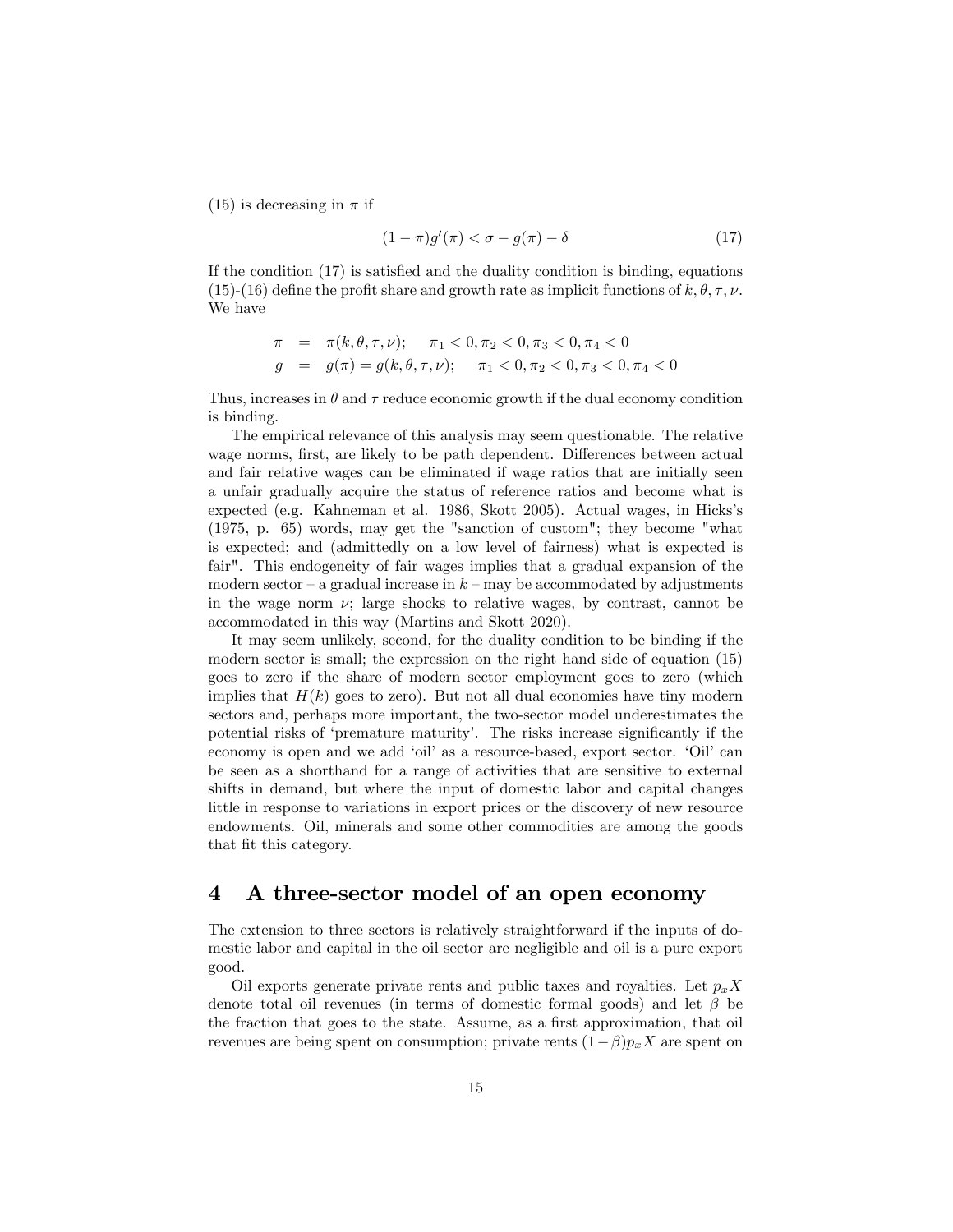private consumption, while government spending is now given by  $(G + \Theta)/K =$  $G/K + \theta w_A L_A = \gamma_0 + \beta p_x X/K$ . The motivation for this respecification of government spending is simple: oil exports affect both government revenues and aggregate income, and both of these are likely to have an influence on what is deemed the appropriate amount of public spending.

Empirically, virtually all tradable goods are produced by formal sectors. The output of the informal sector therefore is taken to be nontradable. But domestic consumption and the equilibrium condition for the informal sector are affected by oil, and this in turn affects average incomes in the informal sector. By assumption the oil sector uses no domestic inputs of labor and capital, but  $\sim$  still assuming that the fraction  $1 - \alpha$  of private and public consumption goes to the informal sector  $-\text{equation}$  (10) now includes an extra term:

$$
w_A = \lambda \frac{1 - \alpha}{\alpha} \frac{1}{\sigma} [(1 - \tau)(1 - \pi)\sigma + c_{\pi}(1 - \tau)(\pi\sigma + rb) + \mu(1 + b) + \gamma_0 + \frac{p_x X}{K}]H(k)
$$
\n(18)

Turning to trade, most developing countries face balance of payments constraints. As a stylized version of these constraints, it is assumed that trade must be balanced, that is,

$$
NX=0
$$

If this balance of payments constraint is satisfied, the IS condition remains unchanged, compared to the two-sector model of a closed economy. Domestic production and exports increase by the value of oil  $(p_x X)$ , but imports go up by the same amount,

$$
Y = p_A A + M + p_x X = C + I + G + N X = C + I + G
$$
(19)  

$$
= w_A L_A + (1 - \tau)(1 - \pi)\sigma K + [c_{\pi}(1 - t)(\pi\sigma + rb) + \mu(1 + b)]K
$$

$$
+ (\gamma_0 + \frac{p_x X}{K})K + (g + \delta)K
$$
(20)

Subtracting  $p_x X$  and  $p_A A = w_A L_A$  from both sides and dividing by K, this equilibrium condition can be written

$$
\sigma = (1 - \tau)(1 - \pi)\sigma + c_{\pi}(1 - t)(\pi\sigma + rb) + \mu(1 + b) + \gamma_0 + g + \delta \tag{21}
$$

This equation is equivalent to equation (11), the only difference being that  $\gamma_0$ has taken the place of  $\gamma$ .

Using equations  $(18)-(21)$ , the post-tax relative wage now becomes

$$
\frac{(1+\theta)w_A}{(1-\tau)w_M} = \frac{(1+\theta)}{(1-\tau)(1-\pi)} \frac{1-\alpha}{\alpha} \frac{1}{\sigma} \{ [\sigma - (g+\delta)]H(k) + \frac{p_x X}{K}H(k) \} \tag{22}
$$

Oil is a pure export good, and the price of oil in foreign currency  $(p_x^*)$  is taken as exogenous. Hence,

$$
p_x = E \frac{p_x^*}{p_M} = \eta \frac{p_x^*}{p_M^*} = \eta
$$
\n(23)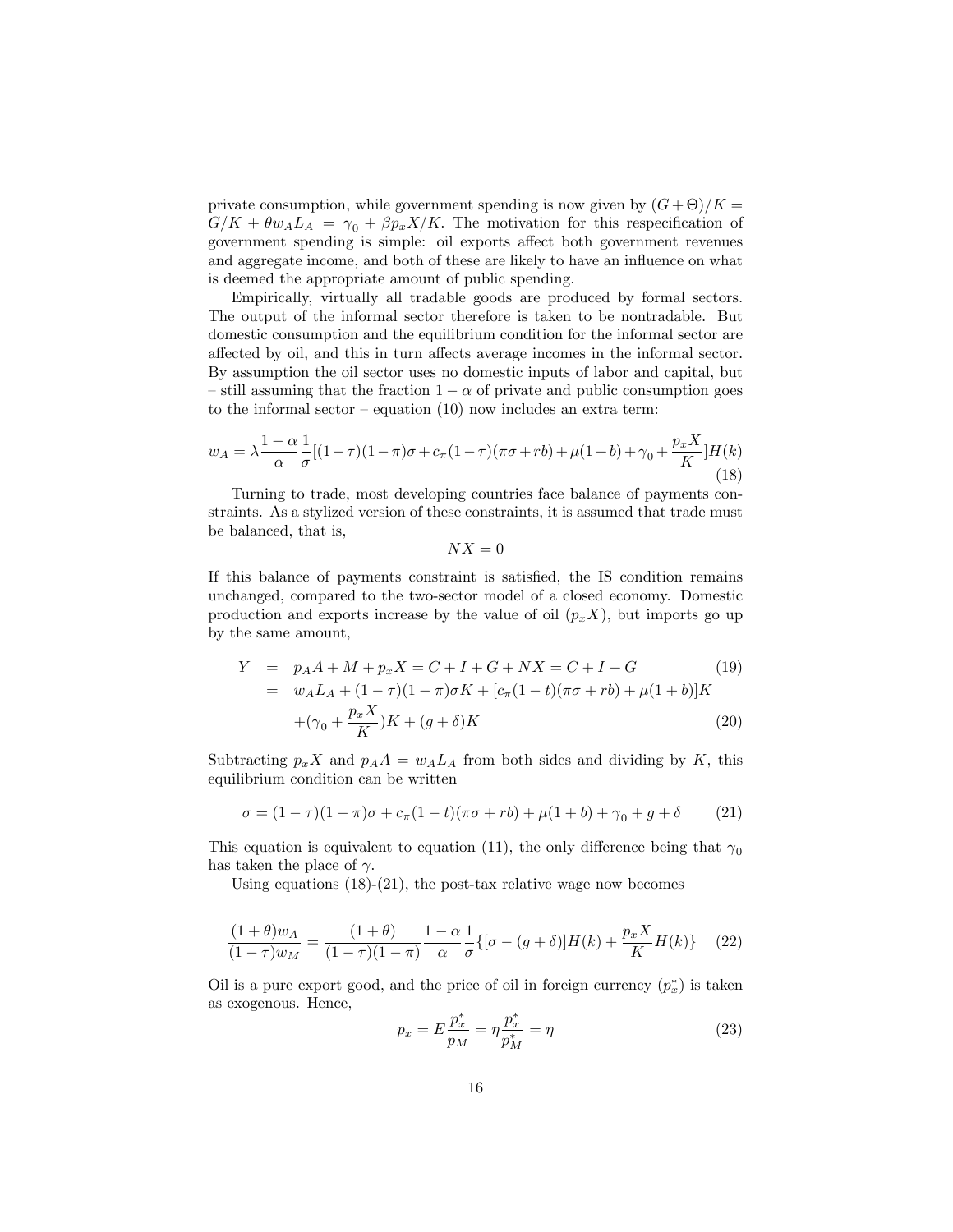where E denotes the nominal exchange rate;  $\eta = E p_M^*/p_M$  is the price of foreign tradable goods in foreign currency and to simplify notation, the foreign currency prices of oil and foreign tradable goods have been normalized to one.  $p_X^* = p_M^* = 1$ . I shall refer to  $\eta$  as the real exchange rate.

Combining equations  $(6)$  and  $(22)-(23)$ , the duality condition can be written (see Appendix C)

$$
\frac{(1+\theta)w_A}{(1-\tau)w_M} = \frac{1}{\nu} = \frac{(1+\theta)}{(1-\tau)(1-\pi)} \frac{1-\alpha}{\alpha} \frac{1}{\sigma} \{ [\sigma - (g+\delta)] \frac{\sigma K^{1-\rho}}{B - \sigma K^{1-\rho}} + \frac{\sigma \eta X}{B K^{\rho} - \sigma K} \}
$$
\n(24)

where

$$
B = B_0 e^{(n+\rho_0)t}
$$

It follows from equation (24) that a positive shock to  $\eta X$  increases the relative post-tax incomes in the informal sector. This result in itself is not surprising. A booming oil sector raises private consumption and allows the government to pursue popular policies of expansion and redistribution. But the equation has a more subtle implication. The duality condition may now be violated even if the M-sector is small: the right-hand side of equation (24) goes to infinity for  $K \rightarrow$ 0. This is in sharp contrast to the two-sector model (corresponding to  $X = 0$ ) in which the right-hand side goes to zero for  $K \to 0$ . The contrast becomes important  $\overline{\phantom{a}}$  and empirically relevant  $\overline{\phantom{a}}$  if oil revenues make up a significant proportion of the aggregate income.

Equations (16) and (24) define the profit share  $\pi$  as an implicit function of  $\tau, \theta, \nu, K, B$  and  $\eta X$ . The right-hand side of equation (24) is decreasing in  $\eta X$ , and if the modified Robinsonian stability condition  $(17)$  is satisfied, it follows that  $d\pi/d(\eta X) < 0$ . Intuitively, a rise in oil revenues gives a boost to consumption demand, and informal sector incomes rise. With a given relative wage, the profit share in the domestic modern sector suffers, and the accumulation rate falls; the economy experiences a Dutch disease.

In extreme cases, an oil boom can produce permanent deindustrialization and a long-run reduction in incomes. To see this, consider a simple case with  $n = \rho_0 = 0$  and, hence,  $B = B_0$ . In this case, equation (24) implies that  $\pi \to -\infty$  for  $K \to 0$ , that is, the graph in Figure 2 of  $\pi$  as a function of K has a vertical asymptote at  $K = 0$  (see Appendix C for details). Thus, the solution for  $\pi$  becomes negative when K is sufficiently small. The expansion of the modern sector, however, requires that the profit share exceed a critical value; formally, we must have  $\hat{K} = g(\pi) > (n + \rho_0)/(1 - \rho)$ , which in this case simplifies to  $q(\pi) > 0$ .

An increase in  $\eta X$  reduces the profit share for any given value of K, the  $\pi$ -function shifts down, and the growth rate of the capital stock declines. The (net) accumulation rate can turn negative, and the economy converges towards a state with  $K = M = 0$  and  $Y = \eta X/\alpha$ . Had there been no oil  $(\eta X = 0)$ , aggregate income would also have converged to a constant, but if the economy is sufficiently large, the long-run value of  $Y$  would have been higher than in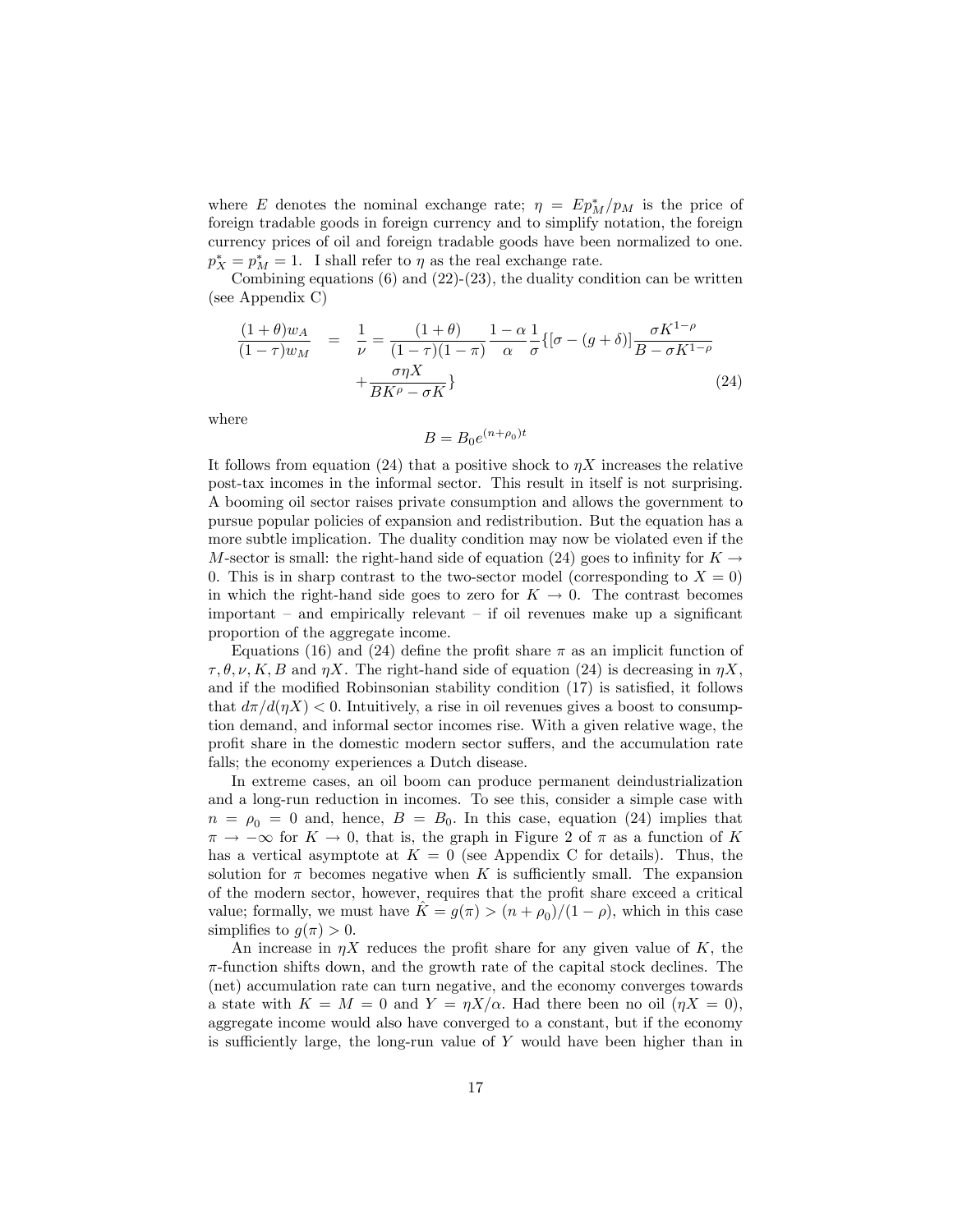

Figure 2: Permanent decline of the modern sector after a temporary oil boom

the case with deindustrialization (see Appendix C for details). Intuitively, the size of the economy is important because the long-run productivity gains from industrialization derive from (dynamic) increasing returns to scale. Thus, a large economy will achieve higher productivity levels than a small economy, and the gains from industrialization must outweigh the income from oil if the economy is sufficiently large.

Even a temporary boom can lead to permanent deindustrialization. Consider an economy with an oil sector and suppose that the capital stock is above the industrialization threshold  $(K_T)$  associated with the initial oil revenue. A positive shock to  $X$  now reduces the profit share for any given capital stock, and the threshold rises.<sup>23</sup> If the shock is large enough, the capital stock is below the new threshold and starts falling, and if it declines sufficiently during the oil boom, the economy may find itself locked in a development trap when  $\eta X$  returns to its previous value. This outcome is illustrated in Figure 2. At the start of the oil boom we have  $K = K_0 > K_T$ . The oil shock generates a downwards shift in the  $\pi$ -function and K starts declining. The  $\pi$ -function shifts back to its initial position at the end of the boom; if the capital stock has declined to  $K_1 < K_T$ , however, it continues to decline. Premature maturity has pushed the economy into a deindustrialization trap.

The above analysis has considered a shock to  $\eta X$ . The real exchange rate, however, is endogenous. As a general specification, the division of domestic demand between imports and domestically produced formal goods will depend on the ratio of foreign to domestic formal sector prices in common currency; that is, on the real exchange rate  $\eta$ . Thus, the trade balance condition can be

<sup>&</sup>lt;sup>23</sup>A shock to the international price of oil,  $p_X^*$  would have the same effect as a rise in domestic output  $X$ .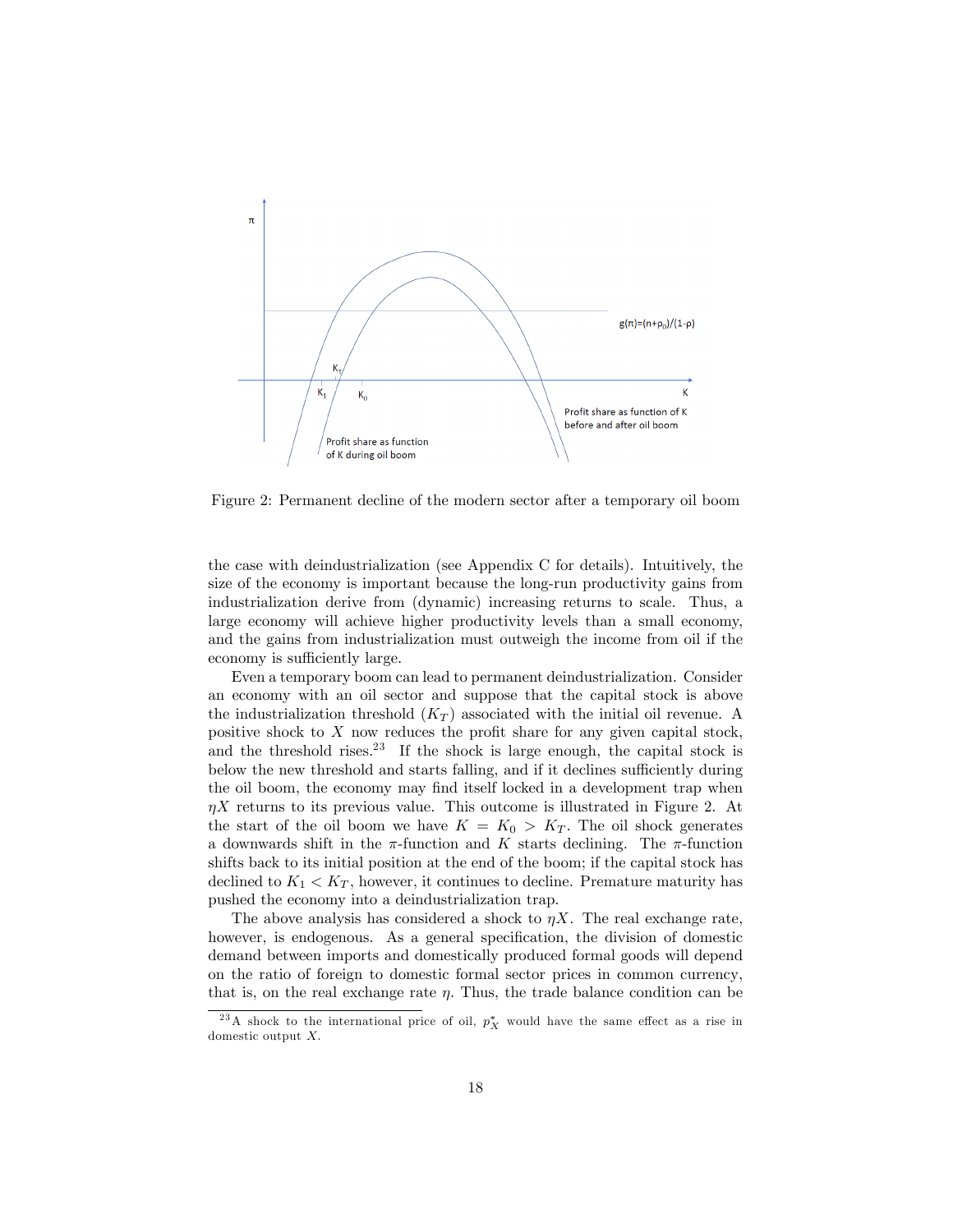written

$$
\frac{NX}{K} = \frac{\eta X}{K} + \psi(\eta, \frac{C+G}{K}, g+\delta) = 0
$$
\n(25)

where  $\psi(\eta, \frac{C+G}{K}, g+\delta)$  is the net exports of non-oil. Equations (16), (9), (19), (24) and (25) can be used to solve for  $g, \pi, \eta, w_A L_A$  and  $(C+G)/K$ .

The solution is simple if imports and domestically produced formal goods are perfect substitutes.<sup>24</sup> Net exports become perfectly elastic at a constant real exchange rate in this case,  $\eta = \overline{\eta}$ , and a shock to X maps directly into a shock to  $\eta X$ . The constant real exchange rate can be plugged into equation (24), and the earlier analysis now applies without any other modifications.<sup>25</sup>

If imports and domestically produced goods are imperfect substitutes, a shock to X affects the real exchange rate  $\eta$ , but the qualitative results will be unchanged as long as a positive resource shock (an increase in export revenues in foreign currency) does not produce an appreciation that is so large that the resource revenues in domestic currency decline. Formally, this (mild) condition is satisfied if

$$
\frac{d \log \eta X}{d \log X} = \frac{d \log \eta}{d \log X} + 1 > 0
$$

#### 5 Discussion

Aggregate demand policy is important for long-run growth but so is the supply side, and the supply sides are different in mature and dual economies. The informal sector is very large in poor economies, the productivity levels are low in the informal sector, economic growth comes from the formal sector, and workers in the informal sector would move to the formal sector if offered a chance. Workers in the two sectors, moreover, have similar qualifications, and the formal sector is not held back by a shortage of skilled workers (La Porta and Shleifer (2014).

Both mainstream and post-Keynesian models tend to ignore or play down the differences between mature and dual economies. These differences, however, have implications for economic policy. Aggregate demand policies that work well in one economy may be disastrous in economies with a different supply side. Mature economies are labor constrained and may face structural aggregate demand problems; dual economies are capital constrained and face structural transformation problems. The policy problems and the appropriate fiscal policies are quite different. A permanent stimulus may be needed in mature economies with a low natural rate of growth. The warranted growth rate must be brought into equality with the natural rate, and a fiscal stimulus is helpful precisely because it reduces the warranted rate.

<sup>&</sup>lt;sup>24</sup> This assumption clearly makes no sense if applied to the short run. It takes time as well as marketing efforts or price discounts to break into export markets, but the assumption arguably provides a reasonable first approximation for the long run.

 $25$  With perfect substitutability the shock to X can be given an alternative closed-economy interpretation: the model becomes isomorphic to a closed-economy model with  $X$  as a windfall increase in the flow supply of modern-sector goods.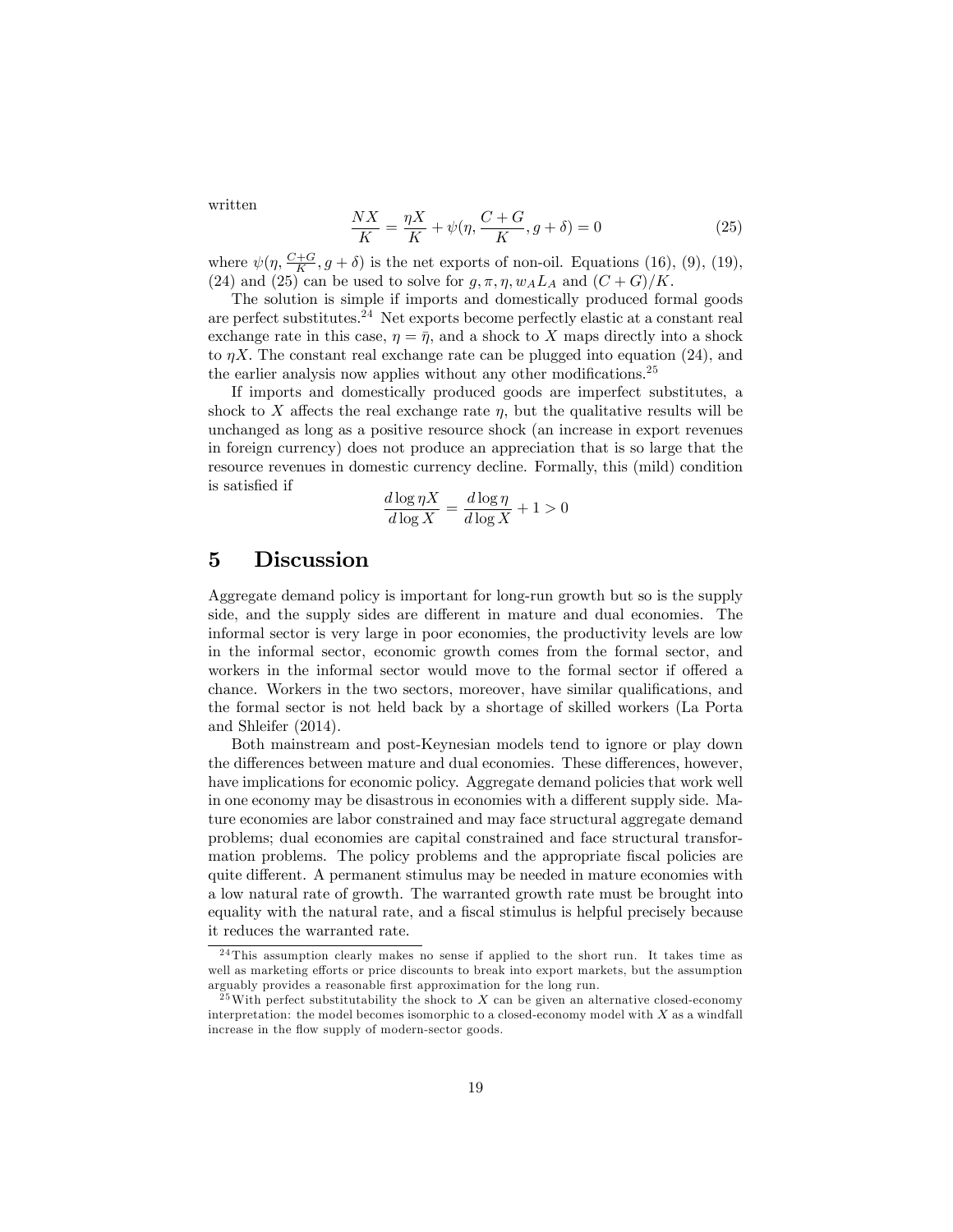In dual economies, by contrast, a reduction of the warranted growth rate is the opposite of what one wants. Successful development requires the stabilization of the actual growth rate at a high warranted rate, and sustained fiscal expansion and high shares of consumption in income can hold back structural transformation. Sectoral interactions, moreover, can increase the risks of deindustrialization.

The framework in this paper is quite different from that of 'New Neoclassical Synthesis<sup>'</sup>. DSGE models play down the role of aggregate demand policy in the medium and long run and misspecify the supply side. Profound sectoral differences are ignored, hyper-rational representative agents are at the center of the analysis, and the economy fluctuates around a steady growth path with a natural rate of unemployment.

The approach is closer to (post-) Keynesian theory. Economic development and the growth of the modern sector require investment, and private firms will not invest if there is insufficient demand for their output. If the expansion of the capital stock relies on private investment, incentives must be created for firms in the modern sector to carry out the investment, and the management of aggregate demand becomes an essential prerequisite of fast growth. The management of aggregate demand becomes especially important, if the warranted growth path is unstable and low aggregate demand can lead to cumulative decline. But capital constraints complicate the picture: it is not enough to create incentives for investment, the resources for investment must also be available. Managing aggregate demand is different from sustained stimulus. $26$ 

In a capital constrained economy, a sustained increase in the rate of accumulation requires reductions in the share of private and public consumption (or an increase in net imports). This key ingredient in the analysis in sections 2-3 is subject to qualification: in principle, resources for accumulation could be found by eliminating or reducing waste, wherever that waste may be found.

Attacks on big government often draw on this theme, and public programs can become sources on inefficiency and corruption (defenders of public programs should be the fiercest critics whenever this happens). But government programs are not the only source of social waste. Inefficiency and rent-seeking activities abound in the private sector, from zero-sum interactions in the Önancial sphere to bloated bureaucracies, market failures and misallocation of resources in private healthcare systems.

In the post-Keynesian literature, Kaleckian models rely on particular inef-Öciencies and market failures. There are no binding capital constraints and no long-run tradeoff between the share of consumption and the rate of economic growth in these models. The specification of the investment function in these models assumes that a large and sustained fall in utilization will have only small negative effects on the accumulation rate. As the flip side of this assumption, a positive shock to demand  $-$  a reduction in saving rates, for instance  $-$  generates a large demand-induced increase in the steady growth value of the utilization

 $26$  See Aboobaker and Ugurlu (2020) for a recent discussion with special reference to 'modern monetary theory'.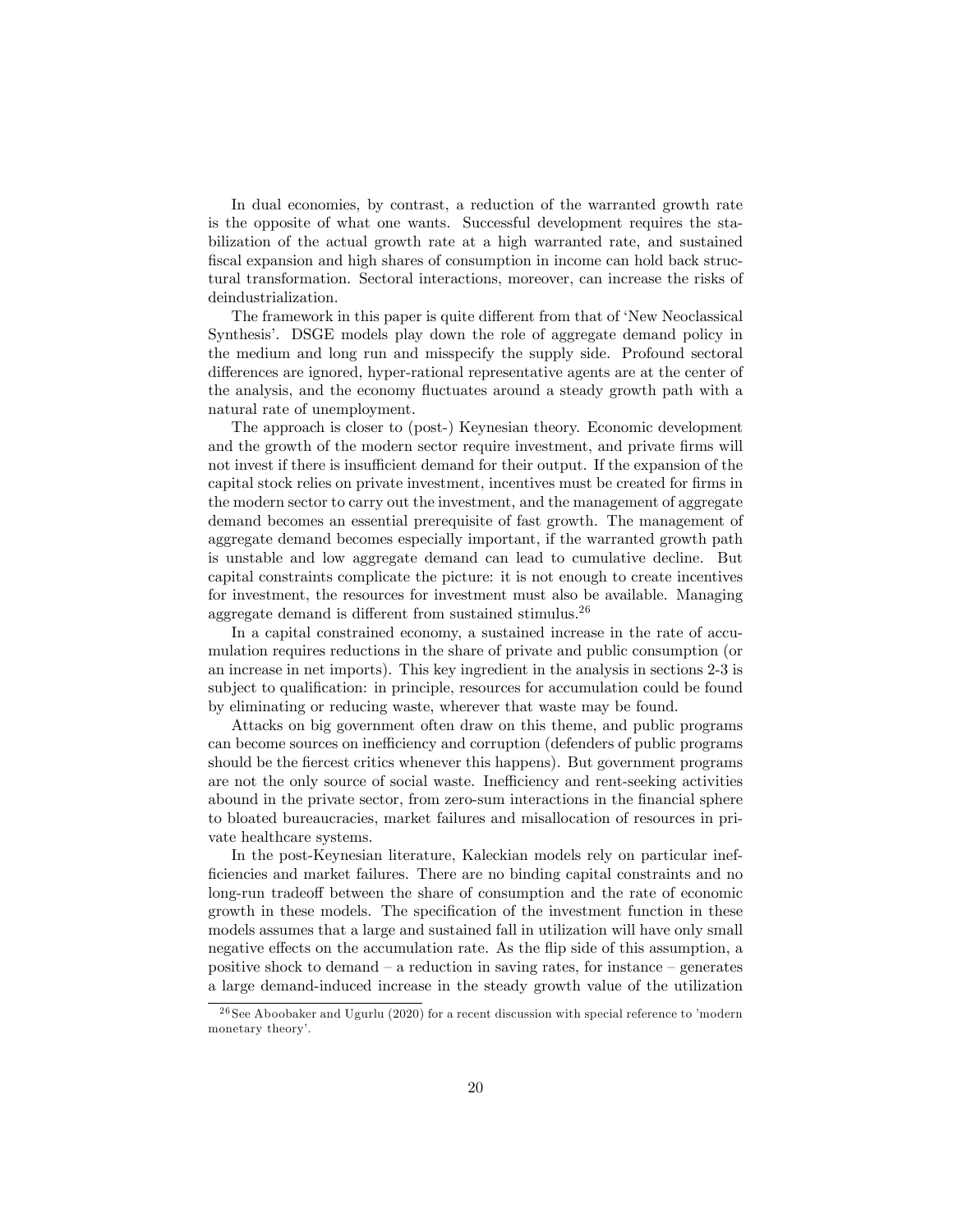rate. This increase allows long-run increases in both the accumulation rate and the share of consumption in income.

Empirically, the models predict that countries with low shares of investment in output will tend to have high rates of economic growth, a prediction that is at odds with the evidence (e.g. Girardi and Pariboni 2018). Behaviorally, the specification of investment assumes that, blinded by uncertainty and conventions, private Örms keep investing, even if they have large amounts of excess capacity. The resources that go into idle capital stocks could have been used to expand consumption, and this behavior is clearly socially wasteful. It is wasteful, however, not just from a social perspective, but also from the perspective of a single, goal oriented firm that aims to make profits. Nothing compels the firm to keep investing if it has large amounts of unwanted excess capacity; this makes it hard to provide a behavioral justification for the Kaleckian investment function (Skott 2012).

Sections 2-4 adopted an extreme specification in which utilization must be at an exogenously given desired rate in steady growth. The long-run tradeoff between consumption and investment does not depend on this extreme assumption; it holds as long as the long-run accumulation function is sufficiently sensitive to variations in capital utilization, taking into account both the direct effects of utilization on accumulation and indirect effects via induced changes in the profit share.<sup>27</sup> The empirical estimation of investment functions is notoriously difficult, but industry level evidence points to large differences in growth rates across industries and only modest differences in average utilization rates. The US computer industry, for instance, recorded average annual growth rates above 25 percent between 1970 and 2000 and had average utilization rates below 80 percent; over the same period the textile industry grew at an average annual rate of less than 2 percent and had utilization rates above 80 percent.<sup>28</sup>

Utilization rates are subject to measurement problems,<sup>29</sup> but macroeconomic evidence also casts doubt on claims that substantial immediate expansion of consumption can be achieved without sacrificing long-term growth. Populist governments from Argentina to Venezuela and Zimbabwe have pursued policies that promised win-win solutions for everyone but culminated in economic crisis and decline. Less dramatically, the experience of resource-rich economies since

$$
\frac{dg}{d(\kappa u)}>1
$$

$$
\frac{dg}{d\kappa u} > \frac{d\frac{S}{K}}{d\kappa u}
$$

 $^{28}$ Data for 'computer and peripheral equipment' (NAICS 3341) and 'textile mills' (NAICS 313) from FRED.

 $^{29}$ Nikiforos (2016) discusses some of the issues and their implications; Girardi and Pariboni (2019) question his analysis.

<sup>&</sup>lt;sup>27</sup>Formally, if  $dg/d(\kappa u)$  denotes this total derivative, the condition is that

The tradeoff condition is stricter than the condition for Harrodian instability. Harrodian instability only requires that the the long-run accumulation rate be more sensitive than the saving capital ratio to variations in the output capital ratio, that is,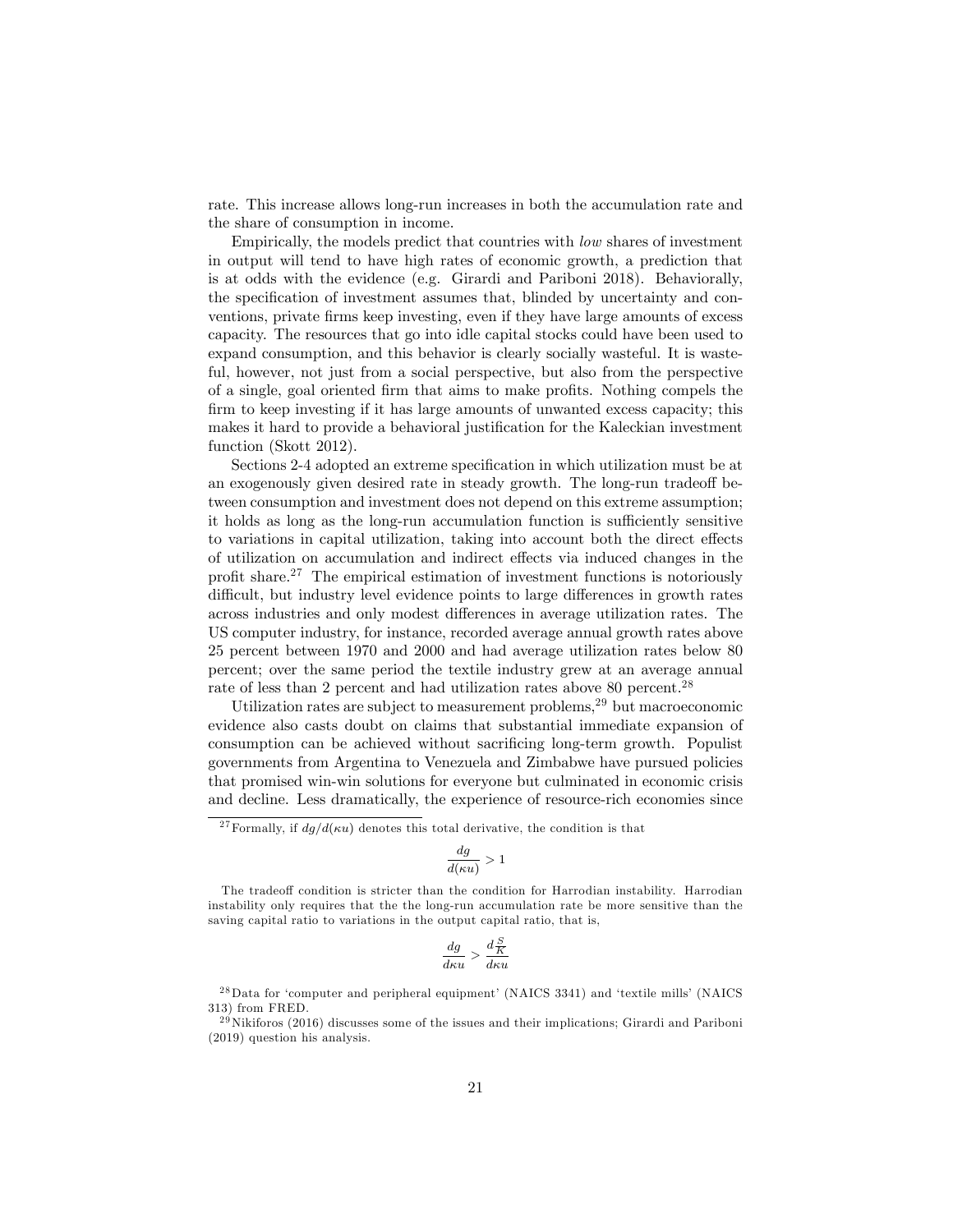the turn of the century illustrate the risks of premature maturity. The commodities boom in the early 2000s generated (relatively) fast growth in many Latin American economies.<sup>30</sup> But – consistent with the model in section 4 – the tradable sector suffered, and deindustrialization left the economies in a bad state when the commodities boom came to end.

### Appendix A: Debt dynamics

The evolution of the debt ratio is given by

$$
\dot{b}=\gamma+rb-\frac{T}{K}-gb
$$

where

$$
\frac{T}{K} = \tau (1 - \pi) \sigma + t(\pi \sigma + rb)
$$

The tax rates must satisfy

$$
c_w(1-\tau)(1-\pi)\sigma + c_\pi(1-t)(\pi\sigma + rb) + \mu(1+b) = \sigma - (g+\delta) - \gamma \tag{26}
$$

By assumption, the right-hand side of equation (26) is kept constant. It follows that

$$
d\frac{C}{K} = -c_w(1-\pi)\sigma d\tau - c_\pi(\pi\sigma + rb) + c_\pi(1-t)rdb + \mu db = 0
$$

Thus, if t is the fiscal instrument and  $d\tau = 0$ , we have

$$
\frac{\partial t}{\partial b} = \frac{c_{\pi}(1-t)r + \mu}{c_{\pi}(\pi \sigma + rb)}
$$

and

$$
\frac{d\dot{b}}{db} = r - \frac{d\frac{T}{K}}{db} - g = r - tr - (\pi\sigma + rb)\frac{\partial t}{\partial b}
$$

$$
= -(g + \frac{\mu}{c_{\pi}}) < 0
$$

Analogously, if  $\tau$  is the fiscal instrument,

$$
\frac{d\dot{b}}{db} = r - \frac{d\frac{T}{K}}{db} - g = r - tr - (1 - \pi)\sigma \frac{\partial \tau}{\partial b}
$$

$$
= (1 - t)(1 - \frac{c_{\pi}}{c_w})r - (g + \frac{\mu}{c_w})
$$

$$
\leq (1 - t)r - (g + \mu)
$$

Empirical estimates suggest that  $0.02 < \mu < 0.06$ . With a target growth rate of 0.04 and  $\mu = 0.04, t = 0.1$ , a real interest rate below 0.09 is sufficient to ensure stability.

 $30$  Martins and Skott (2020) discuss the Brazilian case in greater detail.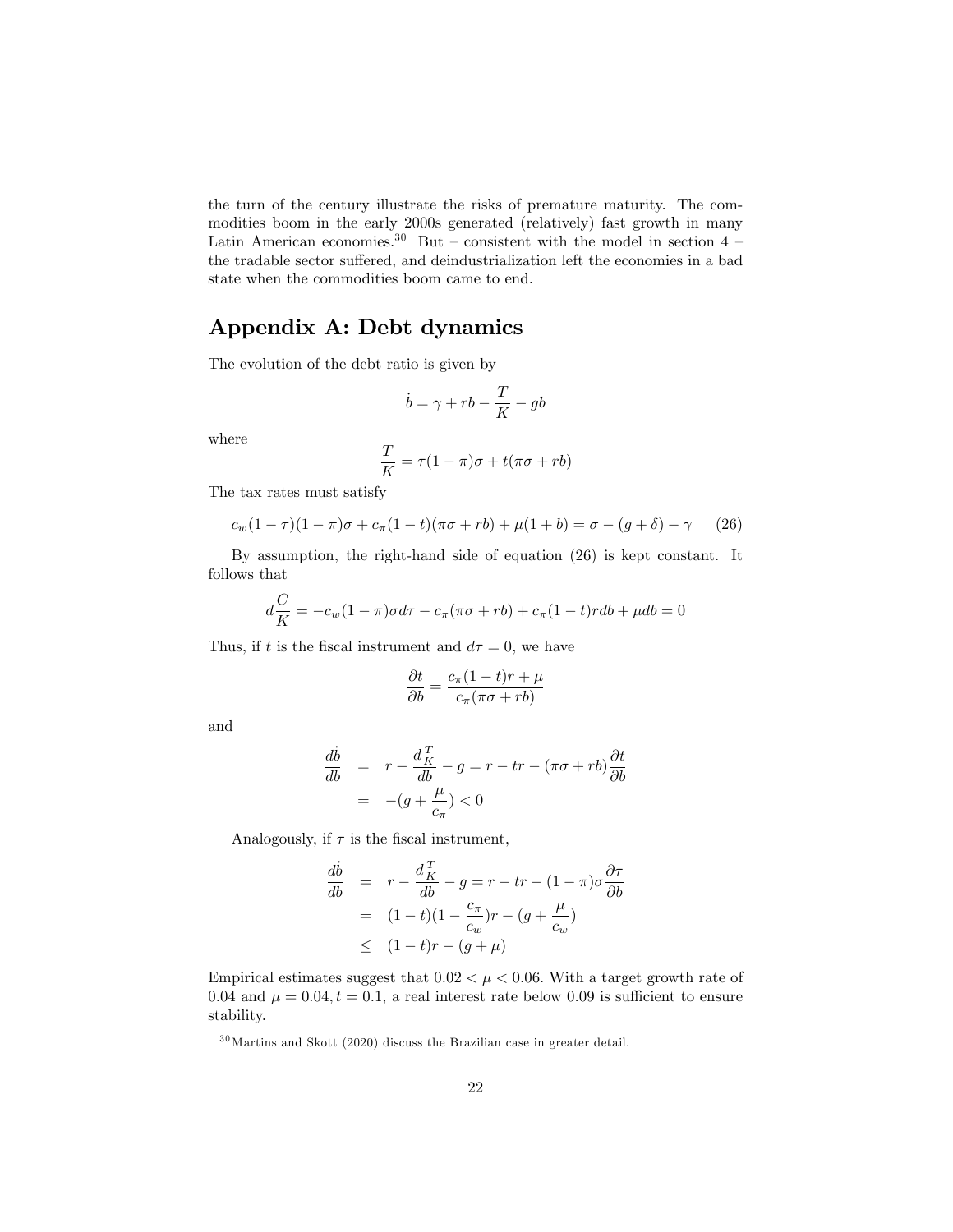#### Appendix B: The growth-profit nexus

Dynamic adjustments in both g and  $\pi$  in response to deviations of actual from desired utilization are consistent with the long-run relation between the levels of g and  $\pi$ . As a simple example, let

$$
\dot{g} = \mu_g (u - u^d)
$$
  

$$
\dot{\pi} = \mu_\pi (u - u^d)
$$

This specification implies that  $\dot{g} = \frac{\mu_g}{\mu}$  $\frac{\mu_g}{\mu_{\pi}}\dot{\pi}$ . Integration now yields,

$$
g=g_0+\frac{\mu_g}{\mu_\pi}\pi
$$

where  $g_0$  is an arbitrary constant of integration.

The linearity of the relation between g and  $\pi$  is a special case. A simple Robinson-Steindl version of the dynamics has the profit share react to deviations of actual from desired utilization, but the adjustment in accumulation is slightly different: accumulation now adjusts towards an equilibrium rate determined by utilization and the profit share,

$$
\dot{g} = \mu_g(g^*(u, \pi) - g)
$$
  

$$
\dot{\pi} = \mu_\pi(u - u^d)
$$

A stationary solution for this system has  $u = u^d$  and  $g = g^*(u^d, \pi)$ . The relation between growth and the profit share is positive but, in general, nonlinear.

As a third example, a Harrod-Kaldor version retains the specification of changes in accumulation as determined by deviations of actual from desired utilization. But now the profit share is a fast variable that adjusts to clear the goods market; output becomes a state variable and the pricing/output decision describes firms' output decisions  $-$  the growth rate of output  $-$  as a function of the demand signal that they receive. A shock to demand raises the profit share and firms respond by increasing output (Skott 1989). Formally,

$$
\dot{g} = \mu_g (u - u^d) \n\hat{Y} = h(\pi)
$$

A stationary solution has  $u = u^d$ ,  $\hat{Y} = g$  and  $g = h(\pi)$ .

## Appendix C: The duality condition and long-run outcomes in the three-sector model

Equations  $(22)-(23)$  imply that

$$
\frac{(1+\theta)w_A}{(1-\tau)w_M} = \frac{(1+\theta)}{(1-\tau)(1-\pi)} \frac{1-\alpha}{\alpha} \frac{1}{\sigma} \{ [\sigma - (g+\delta)]H(k) + \frac{\eta X}{K}H(k) \}
$$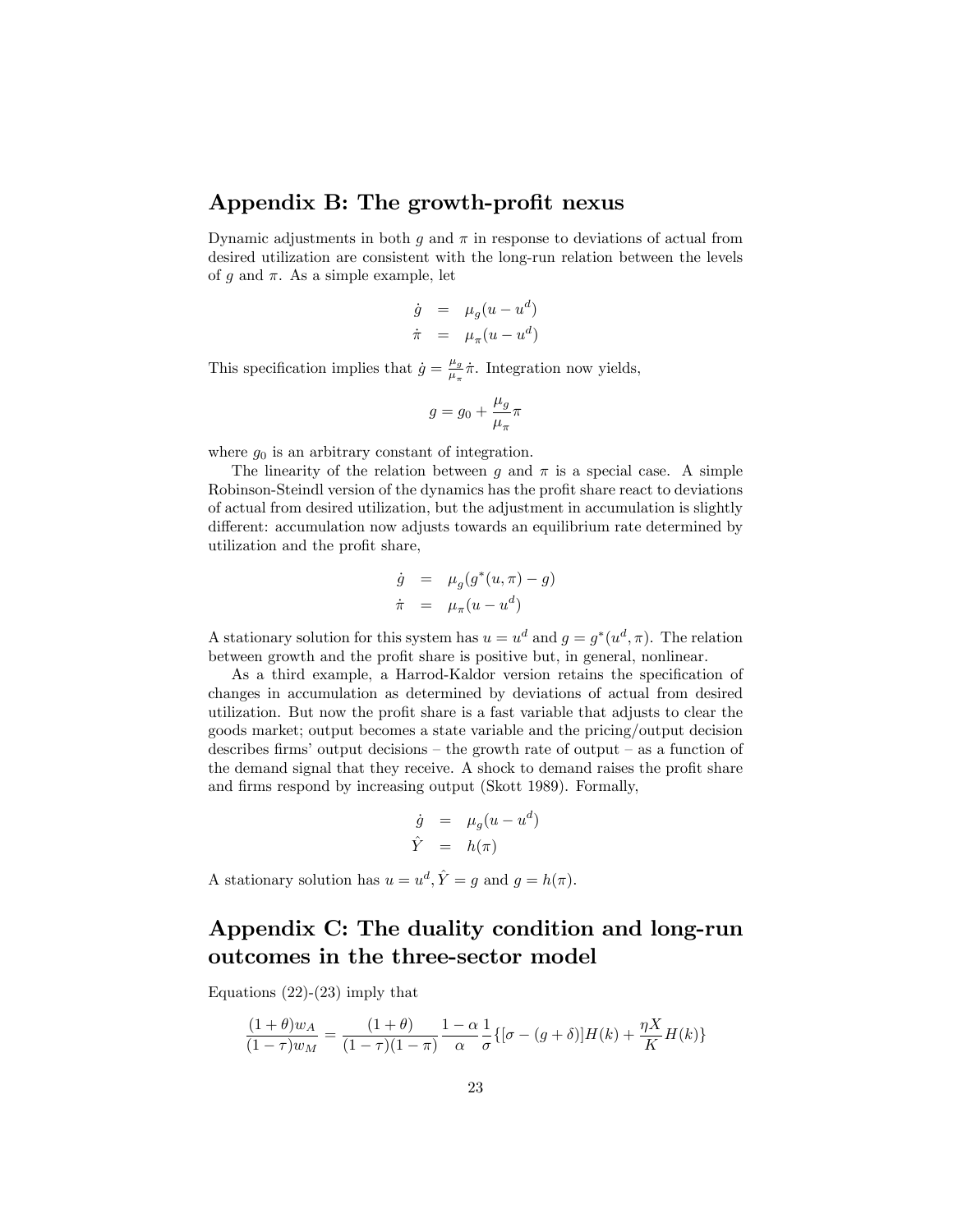or, using the definition of  $H(k)$ ,

$$
\frac{(1+\theta)w_A}{(1-\tau)w_M} = \frac{(1+\theta)}{(1-\tau)(1-\pi)} \frac{1-\alpha}{\alpha} \frac{1}{\sigma} \{ [\sigma - (g+\delta)] \frac{\sigma K}{\lambda N - \sigma K} + \frac{\sigma \eta X}{\lambda N - \sigma K} \} (27)
$$

The value of  $\lambda N$  can be found by integration of Verdorn's law (equation (6)). We have

 $\hat{\lambda} = \rho_0 + \rho \hat{K}$ 

Hence,

$$
\log \lambda = b_0 + \rho_0 t + \rho \log K
$$

or

$$
\lambda N = e^{b_0} e^{\rho_0 t} K^{\rho} N_0 e^{nt} = B_0 e^{(\rho_0 + n)t}
$$
\nwhere  $B_0 = e^{b_0} N_0$ 

\n(28)

Combining (27)-(28) and the duality condition, we get

$$
\frac{1}{\nu} = \frac{(1+\theta)}{(1-\tau)(1-\pi)} \frac{1-\alpha}{\alpha} \frac{1}{\sigma} \{ [\sigma - (g+\delta)] \frac{\sigma K^{1-\rho}}{B - \sigma K^{1-\rho}} + \frac{\sigma \eta X}{B K^{\rho} - \sigma K} \} \tag{29}
$$

where

$$
B = B_0 e^{(n+\rho_0)t}
$$

**Long-run outcomes when**  $n = \rho_0 = 0$  and  $B = B_0$ . The right hand side of (29) is increasing in  $\pi$  if the modified Robinsonian stability condition is satisfied. For given values of  $\pi < 1$  and  $\eta X > 0$ , moreover, the right-hand side goes to infinity for  $K \to 0$  from above and for  $K \to (B_0/\sigma)^{1/(1-\rho)}$  from below. Thus, we must have  $\pi \to -\infty$  for  $K \to 0$  from above and for  $K \to (B_0/\sigma)^{1/(1-\rho)}$  from below. It follows that the solution for  $\pi$  becomes negative when K is close to 0 or  $(B_0/\sigma)^{1/(1-\rho)}$ ; that is, the graph for  $\pi$  in Figure 2 has vertical asymptotes at  $K = 0$  and  $K = B_0^{1/(1-\rho)}/\sigma$ . Thus, the solution for  $\pi$  becomes negative when  $K$  is sufficiently small.

The expansion of the modern sector requires that the profit share exceed a critical value; formally, that  $\ddot{K} = g(\pi) > 0$ . An increase in  $\eta X$  reduces the profit share for any given value of K, the  $\pi$ -function shifts down, and the growth rate of the capital stock declines. The (net) accumulation rate can turn negative, and if this happens, the economy converges towards a state with  $K = M = 0$ .

With no modern sector and no investment, the demand for imports  $IM$  is given by

$$
IM = (1 - \alpha)(C + G)
$$

while the  $NX = 0$  condition implies that

$$
Y = C + G \tag{30}
$$

$$
\eta X - IM = 0 \tag{31}
$$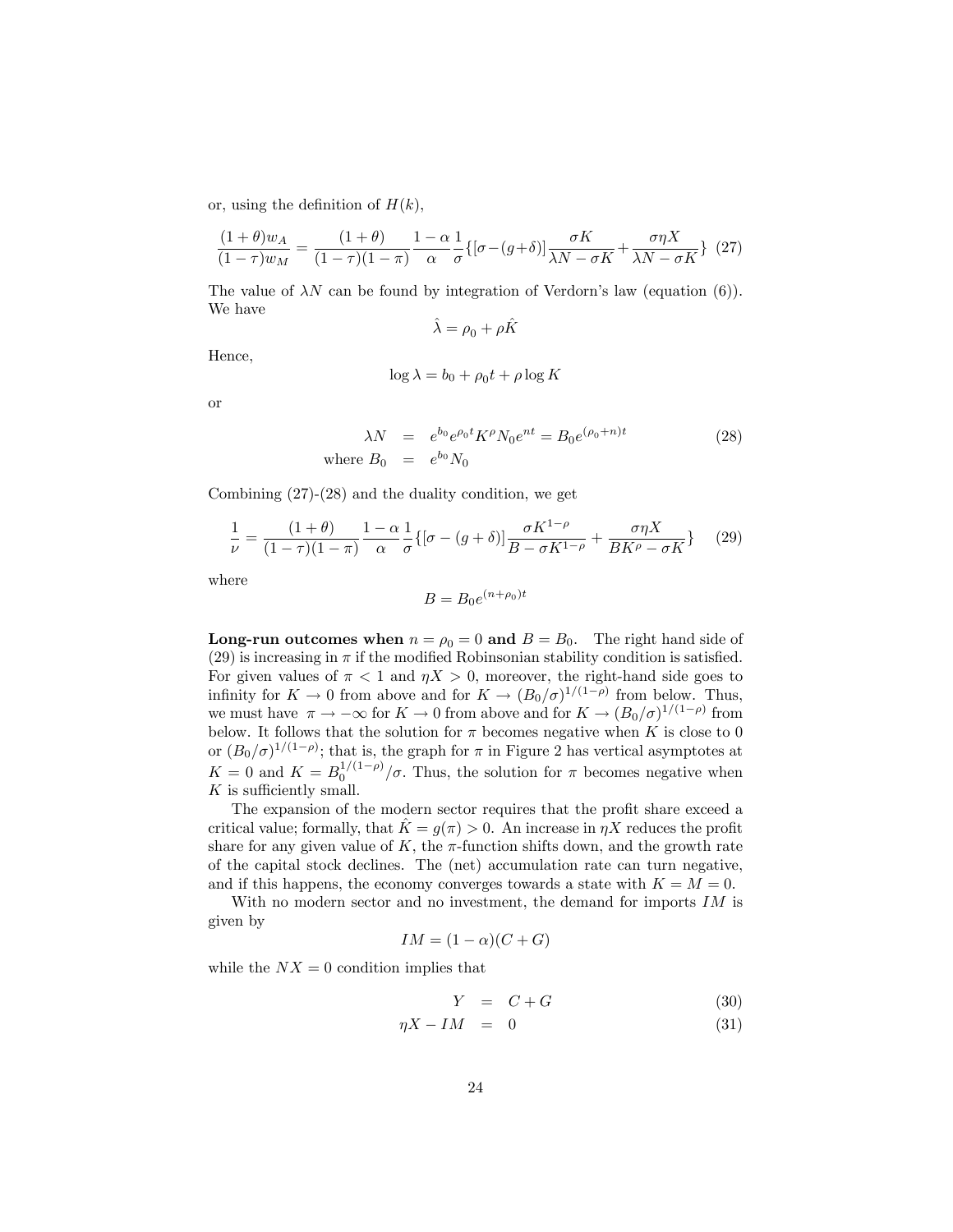Combining  $(30)-(31)$ , we have

$$
Y=\frac{\eta X}{\alpha}
$$

Now consider the implications of  $\eta X = 0$ . In this case, using (29), the capital stock  $K$  will converge to a positive value:

$$
K \to K^* = \left[\frac{\Omega B_0}{(1 + \sigma \Omega)}\right]^{1/(1-\rho)}
$$

where

$$
\Omega = \frac{(1-\pi)(1-\tau)\alpha}{(\sigma-\delta)(1+\theta)(1-\alpha)\nu}
$$
  

$$
\pi = g^{-1}(0)
$$

Thus, a sufficiently large value of  $B_0$  will ensure that the long-run level of income and consumption will be higher in an economy without natural resources  $(\eta X = 0)$  than in one with natural resources  $(\eta X > 0)$ . Intuitively, the size of the economy is important because of the dynamic increasing returns; a small economy is unable to achieve the learning that raises average incomes..

#### References

- [1] Aboobaker, A. and Ugurlu, E.N. (2020) "Weaknesses of MMT as a Guide to Development Policy". UMass Working Paper 2020-09.
- [2] Akerlof, G.A., Yellen, J.L. (1990)"The fair wage-effort hypothesis and unemployment". Quarterly Journal of Economics 105, 254-283.
- [3] Blecker, R. and Setterfield, M. (2019) Heterodox macroeconomics: models of demand, distribution and growth. Cheltenham: Edward Elgar.
- [4] Bresser-Pereira, Carlos, L., Oreiro, J.L. and Marconi, N. (2014) Developmental macroeconomics: new developmentalism as a growth strategy. Routledge.
- [5] Corden W. M. and Neary J. P. (1982) "Booming Sector and Deindustrialisation in a Small Open Economy". Economic Journal. 92 (December), pp. 825–48.
- [6] Foley, D., Michl, T., and Tavani, D. (2019) Growth and distribution. Cambridge, MA: Harvard University Press.
- [7] Franke, R. (2018) "Can Monetary Policy Tame Harrodian Instability?" Metroeconomica, 69(3), pp. 593-618.
- [8] Girardi, D. and Pariboni, R. (2018) "Autonomous Demand and the Investment Share". UMass Amherst Economics Working Paper 2018-18.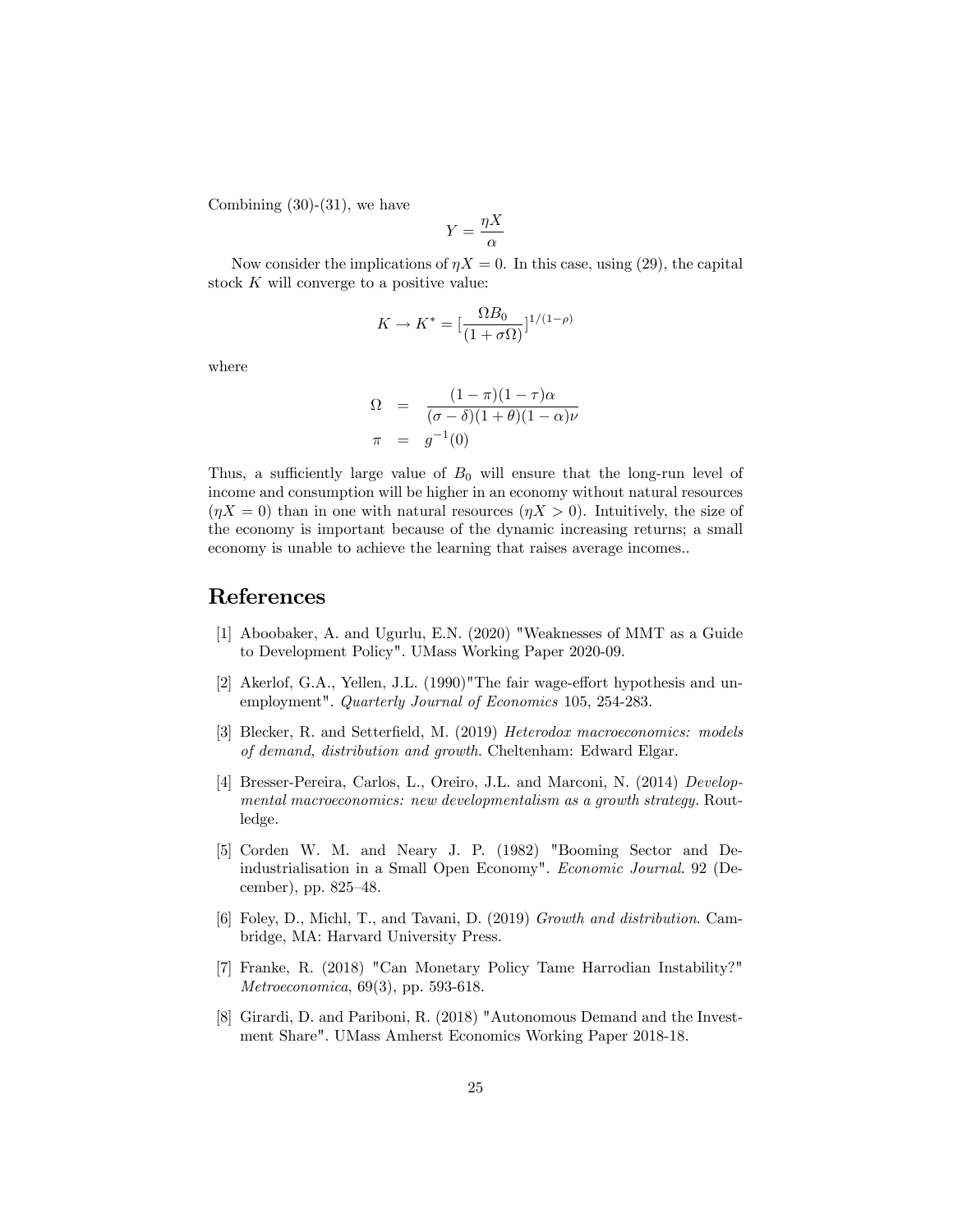- [9] Girardi, D. and Pariboni, R. (2019) "Normal utilization as the adjustment variable in neo-Kaleckian growth models: a critique". Metroeconomica, 70(2), pp. 341-358.
- [10] Hein, E. (2014) Distribution and Growth After Keynes. Elgar.
- [11] Hicks, J. R. (1975) Crisis in Keynesian economics. Blackwell, Oxford.
- [12] Kaldor, N. (1966) Causes of the slow rate of economic growth of the UK. Cambridge" Cambridge University Press.
- [13] Kaldor, N. (1970) "The case for regional policies". Scottish Journal of Political Economy, 18, pp. 337-348.
- [14] Kahneman, D., Knetsch, J. and Thaler, R. (1986) "Fairness as a constraint on profit seeking: Entitlements in the market". American Economic Re*view*, 76(4), pp. 728-741.
- [15] Krugman, P. (1987) "The narrow moving band, the Dutch disease, and the competitive consequences of Mrs. Thatcher". Journal of Development Economics, 27(1-2), pp. 41-55.
- [16] La Porta, R. and Shleifer, A. (2014) "Informality and development". Journal of Economic Perspectives, 28(3), pp. 109-126.
- [17] Lavoie. M (2014) Post-Keynesian Economics. Elgar.
- [18] Leibenstein, H. (1957) Economic backwardness and economic growth. New York: Wiley
- [19] Lerner, A.P. (1943) "Functional Finance and the Federal Debt". Social Research,  $10(1)$ , pp. 38-51.
- [20] Lewis, W.A. (1954) "Economic development with unlimited supplies of labor". The Manchester School, 22(2), pp. 139-191.
- [21] Martins, G.K. and Skott. P. (2020) "Macroeconomic policy, ináation and deindustrialization in a dual economy". UMass Working Paper 2020-08.
- [22] Nikiforos, M. (2016) "On the 'utilisation controversy': a theoretical and empirical discussion of the Kaleckian model of growth and distribution". Cambridge Journal of Economics, 40, pp.  $437-467$ .
- [23] Nurkse, R. (1953) Problems of capital formation in underdeveloped countries. Oxford: Oxford University Press.
- [24] Razmi, A., Rapetti, M. and Skott, P.  $(2012)$  "The Real Exchange Rate and Economic Development". Structural Change and Economic Dynamics, Vol. 23, 151-169.
- [25] Rodrik, D. (2016) "Premature deindustrialization". Journal of economic growth, 21(1), pp. 1-33.